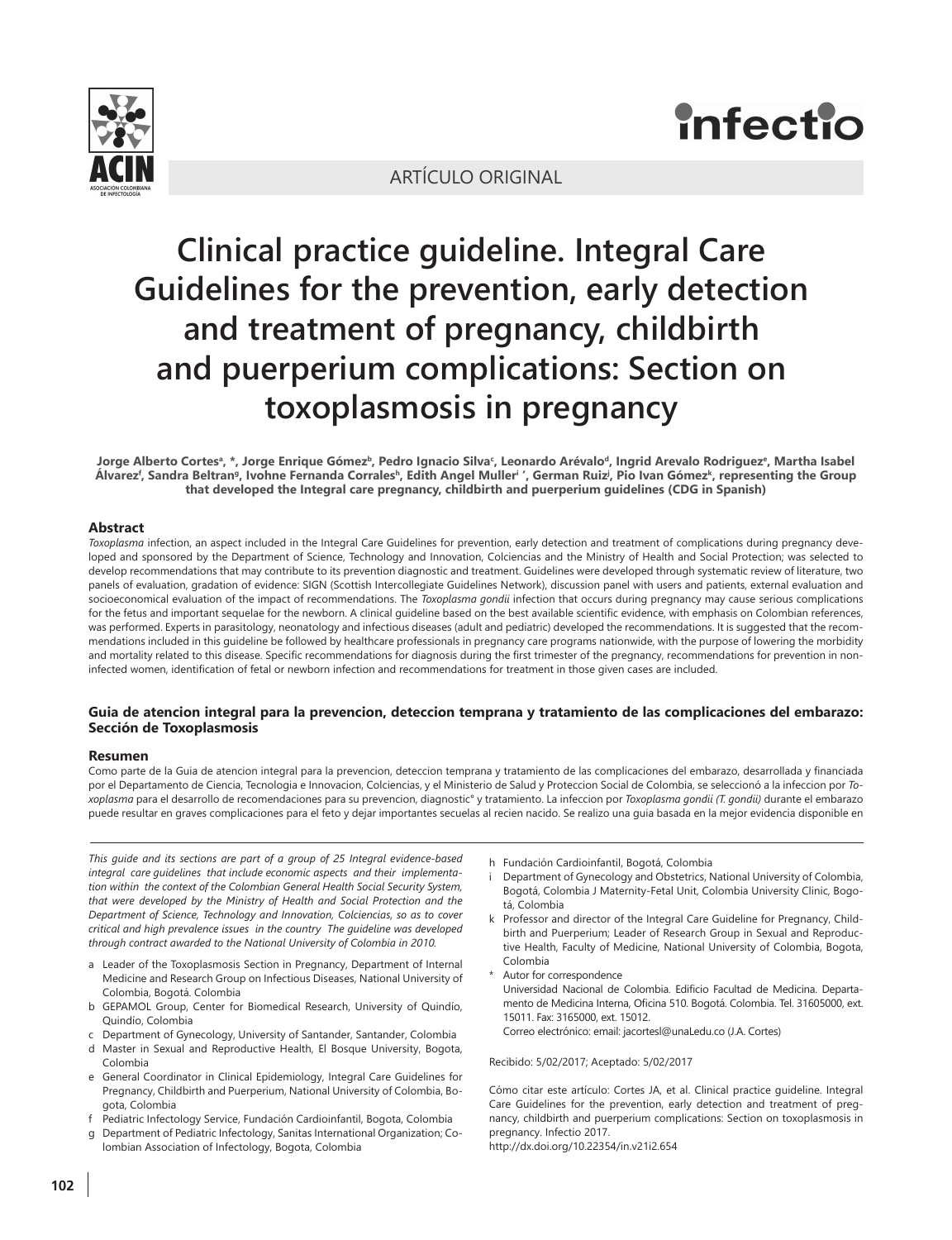la literatura cientifica, con especial pertinencia a la informacion colombiana. Un consenso de expertos en parasitologia, ginecologia, neonatologia e infectologia, tanto de adultos como pediatrica, desarrollo las recomendaciones. Se propone que las recomendaciones de esta guia de atencion integral sean utilizadas por los profesionales de salud de los programas de atencion del embarazo del pais con el fin de disminuir la morbilidad y mortalidad atribuible a esta enfermedad. Se formulan recomendaciones especificas para el diagnostic° desde el primer trimestre, consejos de prevencion en las mujeres no infectadas, identificacion de la infeccion del feto o del recien nacido y recomendaciones de tratamiento en estos escenarios.

#### **Introduction**

Since 2010, the Ministry of Health and Social Protection and Colciencias in Colombia, alongside with a group of experts have been drafting evidence based clinical practice guidelines for critical health issues for the Colombian population. One of the evidence based integrated guidelines (GAI in Spanish) drafted in 2011, were the Integrated Care Guidelines for the Prevention, Early Detection and Treatment during Pregnancy, Childbirth and Puerperium complications. These guidelines, included a section dedicated to recommendations for pregnancy related infections, specially toxoplasmosis.

Toxoplasmosis, may lead to severe neurological impairment, and compromise the visual health of the infant and (in most cases) is caused by a primary infection in an immunocompetent pregnant woman. There are several programs worldwide focused in detection during pregnancy<sup>2-4</sup>. For more than a decade there was a debate over the efficacy of prenatal treatment; however recent publications that include a systematic review comparing cohorts in Europe, North America and South America <sup>6</sup>, as well other observational studies<sup>8</sup>, indicate there is a benefit in prenatal treatment to prevent serious conditions in the infant. On the other hand, findings indicate that in South America, the infection is more severe than in Europe or North America, not only because of the higher frequency of cases but because there are more severe clinical presentations and a higher mortality rate<sup>6,7</sup>, given the higher virulence of the strains found in this geographical area $8-11$ .

In Colombia, more than half of pregnant women (50-60%) have *anti-Toxoplasma* antibodies, suggesting there is a high exposition and circulation of the parasite in the country <sup>12,11</sup>. It is expected that between 0.6 to 3% of women acquire the infection during pregnancy. The risk is higher for adolescents, with a risk for seroconversion of 1.5% and lower for pregnant women 35 or older, with seroconversion risk of 0.7%<sup>1</sup>. There is information, about the differences in the frequencies of congenital infection in Colombia. For example, Florencia (Caquetá) and Armenia (Quindío) have the highest percentages (3 and 6/1.000 born alive, respectively); whilst Cucuta and Riohacha had the lowest percentages (0.5 and 0.7/1.000 born alive respectively). For the first time an epidemiological study on congenital toxoplasmosis, could indicate the relationship between high and low frequency of congenital toxoplasmosis risk markers and high or low rainfall levels in each city<sup>14</sup>.

The recommendations contained in this section of the Integral Care Guidelines (ICG) for Pregnancy, Childbirth, and Puerperium are addressed to clinical care personnel who provide care to women in the prevention, early detection, and care of toxoplasmosis in pregnancy, childbirth, or puerperium across the different levels of health care (family doctors, general practitioners, rural physicians, specialists in Obstetrics and Gynecology, Internal Medicine, Infectious Diseases, Pediatrics, Neonatology, Nursing professionals and other health professionals). It also targets, indirectly, administrative decision makers, both in hospital related contexts and insurers, health care payers and health policies makers. We included information for 9 clinical questions related to the infection management during pregnancy:

- 1. What are the risk factors for transmission of toxoplasmosis during pregnancy?
- 2. What are the recommendations for the primary prevention of *Toxoplasma i*nfection during pregnancy?
- 3. What is the recommended follow-up of a seronegative pregnant woman? How should it be monitored?
- 4. Which *Toxoplasma* antibody test should be ordered first?
- 5. What are the recommended confirmatory tests for toxoplasmosis?
- 6. Is ultrasound recommended to determine the severity of fetal involvement in a fetus with positive tests for *Toxoplasma* infection?
- 7. What is the secondary prevention scheme (prevention of fetal transmission) recommended for women diagnosed with a pregnancy acquired infection?
- 8. What are the recommended tests for establishing the diagnosis of congenital infection in the newborn?
- 9. What is the recommended therapy for newborns diagnosed with congenital infection?

During the outlining of this clinical practice guideline, the group that developed the guidelines (CDG) for the ICG for prevention, early detection, and treatment of complications during pregnancy, childbirth or puerperium followed the criteria contained in the methodological guidelines for the elaboration of ICG that are a part of the General System of Social Security in Colombian Health and were developed by the Ministry of Health and Social Protection along with Colciencias, the Center for Studies and Research in Health of the Fundación Santa Fe de Bogota and Harvard Public Health School. University<sup>15</sup>. The information generated during the different stages of the process was published in the web pages of the Ministry of Health and Social Protection, as well as in the GDG webpage:

http://gpc.minsalud.gov.co/gpc\_sites/Repositorio/Conv\_500/ GPC\_embarazo/gpc\_embarazo.aspx.

The guidelines were developed through systematic review of literature, two panels of evaluation, gradation of evidence by using SIGN classification (Scottish Intercollegiate Guidelines Network), discussion panel with users, patients, external evaluation and socioeconomical evaluation<sup>15</sup>.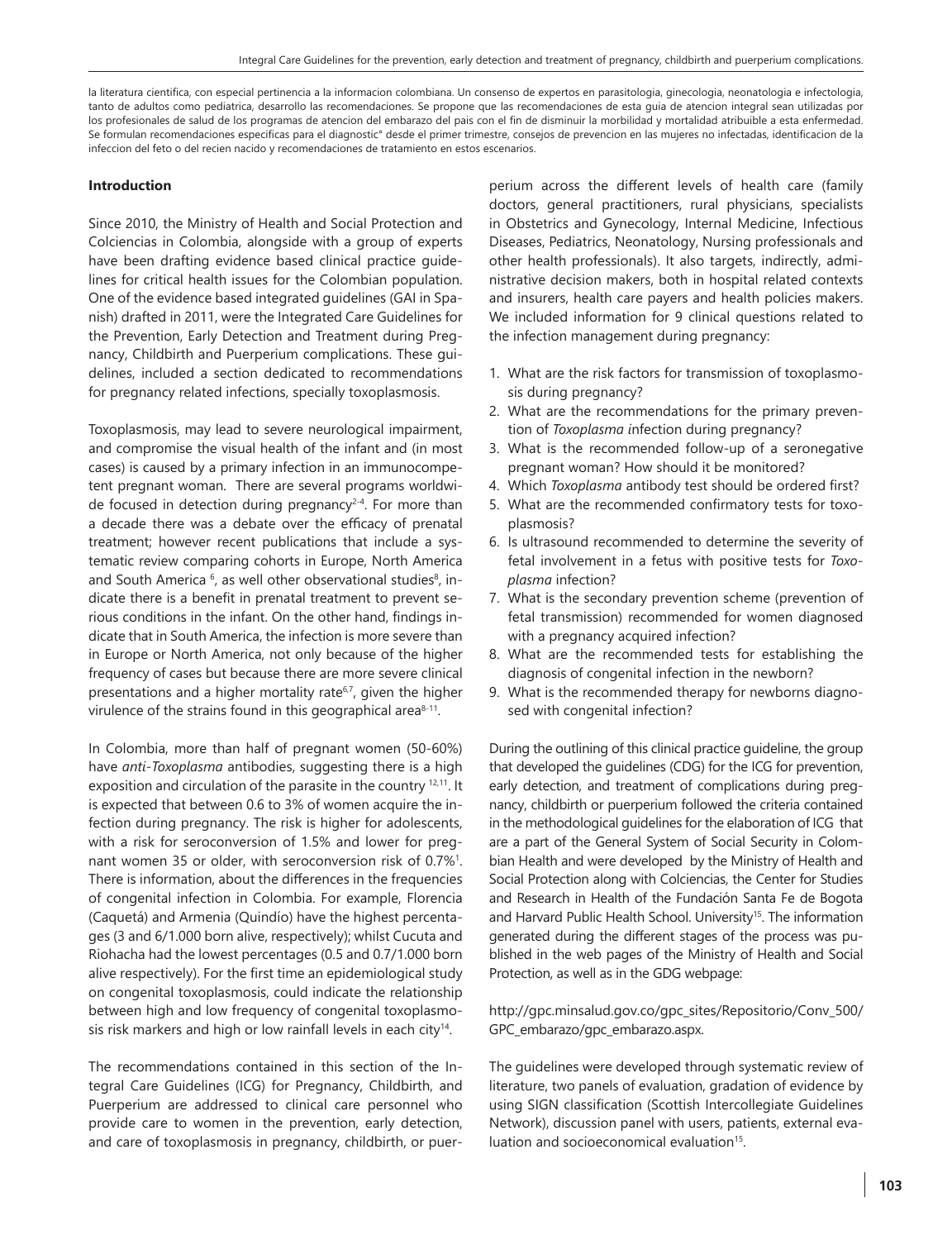# **Clinical questions and recommendations included in the section**

# *What are the risk factors for the transmission of toxoplasmosis during pregnancy?*

Toxoplasmosis is a highly preventable disease and studies on risk factors for infection during pregnancy have been able to identify variables associated with its acquisition. However, the epidemiology of toxoplasmosis varies from country to country. Being aware of risk factors may suggest recommendations for prevention and education programs.

#### *Summary and description of the body of evidence*

#### *Socio-demographic risk factors*

**Age**: There is evidence that the prevalence of toxoplasmosis increases with age. In Colombia, the National Health Study of 1980 found that the prevalence increased from 32% in <10 years to 65% in people aged 60 years or over 13. A study in Taiwan found a significant difference in antibodies against *T. gondii* among adults (28.3%) and children (18.7%), with a higher frequency of seropositivity (38.1%) in the 50-59 age group, and the lowest frequency  $(7.7%)$  in the 1-9 age group<sup>16</sup>. The increase in seroprevalence with age is a predictable result due to the increasing duration of exposure to *T. gondii.*

**Gender**: no evidence has been found about significant differences in the prevalence of antibodies against *T. gondii* between men and women. It is worth stating that the increase in the risk of seropositivity in men found in a 134-person's prevalence study was explained by the authors as caused by carelessness at the time of cleaning and food preparation<sup>17</sup>.

**Race**: there is evidence from European studies that have found differences in the prevalence of *T. gondii* amongst native and immigrant populations; However, this difference can be explained by geographic and epidemiological factors of infection acquisition rather than by ethnic or genetic factors of the host<sup>18</sup>. In a study conducted in Norway, foreign women had a higher incidence of toxoplasmosis than native women (0.60 and 22.6%, respectively). On the other hand, in France, such prevalence was higher among native women of France in comparison with immigrant women $18$ .

**Area of residence**: the incidence of toxoplasmosis differs even within the same country. Annual mean rainfall is a factor that has recently been associated with these differences. In the 1988 National Health Study in Colombia, the highest prevalence was found in the Atlantic coast region (63%), while the lowest was found in the Central region  $(36\%)$ <sup>13</sup>. This same heterogeneity was identified in the first multicentric Colombian study for neonatal toxoplasmosis<sup>19</sup>, which found 3 different prevalence levels in the country: low prevalence (Riohacha and Cucuta), intermediate (Bogota, Barranquilla and Bucaramanga) and high prevalence cities (Armenia and Florencia). Differences in prevalence were associated with average rainfall levels (intensity), but not with temperature or height above sea level. This factor is not surprising since it is already known that in humid conditions, the oocyst is preserved for long periods of time<sup>19</sup>. On the other side, pregnant women living in Oslo had *T. gondii* faction incidence 5 times higher than those pregnant women living outside Oslo, a fact attributed to the greater proportion of foreign women living in the city. The highest prevalence rates (13.4%) were found in counties, where there is a mild climate and the close to the coastline and the lowest prevalence (6.7%) was found in the counties where there was a dry climate with cold winters and hot summers<sup>20</sup>. Similarly, a study in Chile found a progressive increase in the seroprevalence of toxoplasmosis at higher altitudes in comparison to the regions in the country with lower altitude; This phenomenon is probably related to geographic conditions and the type of meat consumption<sup>21.</sup>

#### *Biological risk factors*

**Pregnancy**: in Colombia´s 1980 National Health Study, there was a higher seroprevalence of *T. gondii* in the subsample of pregnant women compared to the rest of the population<sup>13</sup>. Cellular immunity plays a major role in the resistance of the host to infection by *T. gondii*; A Th1 cytokine profile is necessary for protection and control of the infection. The production of progesterone during pregnancy and an increased expression in the HLAG molecule, which inhibits the induction of natural killer cells, are important factors in preventing fetal rejection by the mother and lead to a reduction of immune cellular functions; Therefore, in pregnant women, there is evidence of immunophysiological factors that would increase the susceptibility to T. *gondii* infection or other intracellular organisms<sup>22</sup>.

**Number of births***:* There is evidence that women with children have a higher prevalence of *T. gondii* infection that increases proportionally to the increase in the number of pregnancies. In a study of risk factors in Brazil, a history of childbirth had an odds ratio (OR) of 14 (confidence interval [CI] 95% 2.8-68) after controlling for age <sup>23</sup>. In another study performed in Sweden, there was an increased risk of *T. gondii* as the number of births increased. This can be explained by the same reduction factor in the immune response derived from the increased expression of the HLAG molecule during pregnancy $24$ .

**Genetic predisposition**: there is evidence of an association between human leukocyte antigen (HLA) and susceptibility to *T. gondii* infection. Among Caucasians, the frequency of DQ3 HLADQ gene alleles was significantly higher in infants with hydrocephalus infected with *Toxoplasma* (78%) than in infected infants without hydrocephalus (48%) or in normal controls. Although there is no significant association between HLA antigens, the total absence of HLA-B51 antigen in the mothers of patients with ocular toxoplasmosis was observed. The HLA characterization performed in these patients revealed an increase in the frequency of HLA-Bw62 antigen in patients with severe ocular impairment, indicating a possible relationship between the severity of ocular toxoplas-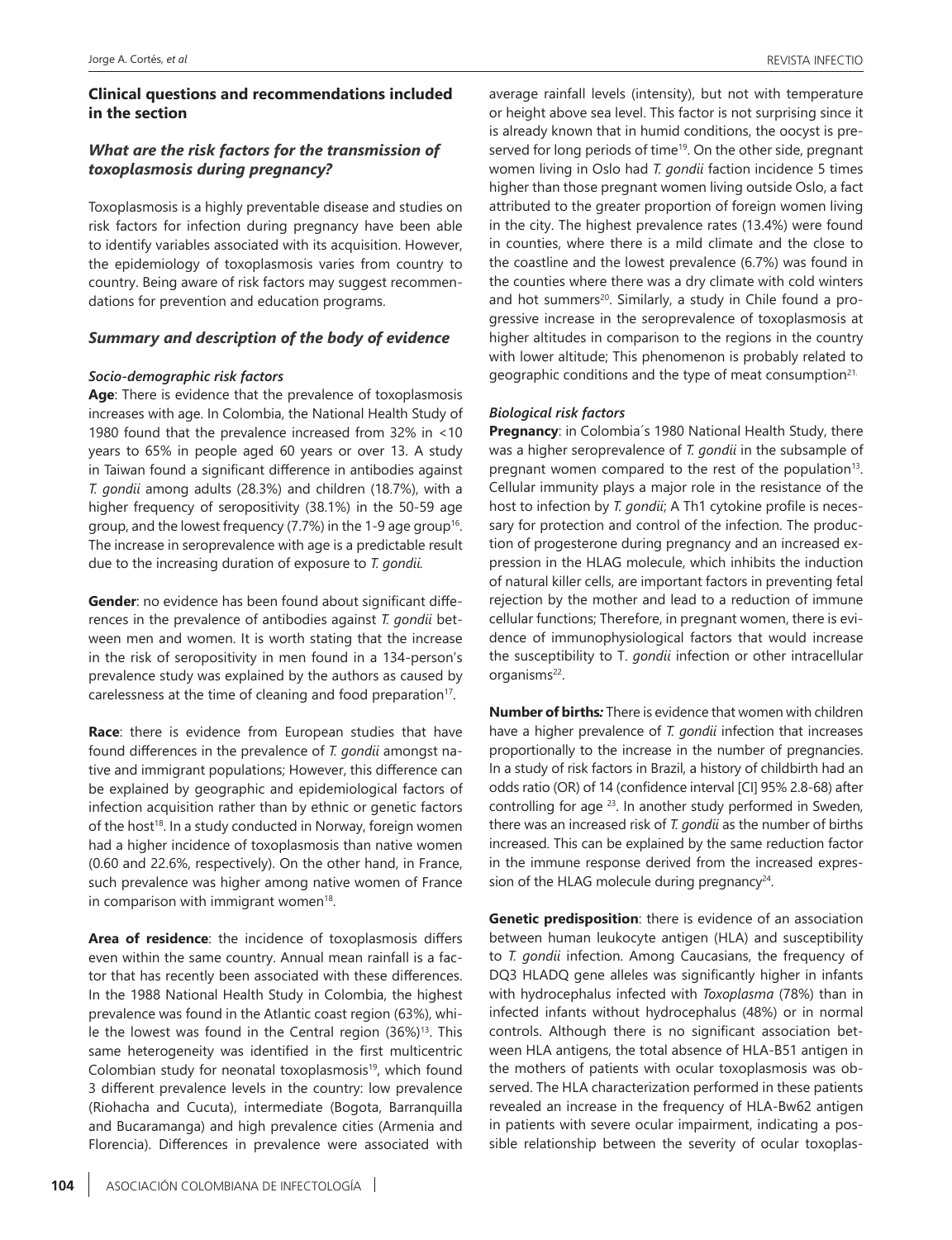mosis and an immunogenic factor. Recently, polymorphisms have been identified in the gene encoding an adenosine triphosphate (ATP) transporter protein, the ABCA4 subfamily A, and an increased probability of ocular and cerebral disease, likewise polymorphisms in the COL2A1 gene, which codifies collagen type II (predominant in ocular tissue), are associated with an increased probability of ocular involvement in children with Congenital toxoplasma infection.

**Immunodeficiency**: there is evidence of the relationship between the severity of infection by *T. gondii* and the immune status of the infected person. While toxoplasmosis in immunocompetent adolescents or adults is usually asymptomatic, in immunocompromised individuals it causes significant morbidity and mortality. Immunosuppression caused by acquired immunodeficiency syndrome, therapies for malignant diseases, transplants or lymphoproliferative disorders may result in the reactivation of a pre-existing latent toxoplasma infection, leading to broad clinical spectrum expressions, especially in the central nervous system (CNS), where it produces intracerebral lesions. Toxoplasmosis is a common opportunistic infection in patients with advanced human immunodeficiency virus (HIV); HIV positive pregnant women had higher rates of *T. gondii* positive titers (21.1%) compared to HIV seronegative women (13.1%). *T. gondii* infection can cause serious complications in pregnant women infected with HIV, giving rise to congenital defects, spontaneous abortion, fetal death, mental retardation, blindness, epilepsy, etc.<sup>26</sup>.

#### *Risk factors linked to lifestyle*

**Exposure to cats**: the risk of acquiring toxoplasmosis associated to cat contact varies from region to region. The transmission of cat secreted oocysts to humans depends on age, nutritional status and level of risk of acquiring the infection by the cat itself<sup>27</sup>. Among cats, seroprevalence is high, varying between 21 and 87% in Latin America<sup>28,29</sup>.

In Colombia, a study with 170 cats from Bogota and Armenia (Quindío) found an infection prevalence of 45%; However, there were large differences in seroprevalence among the 137 cats in Bogota (35%) compared to the 33 cats studied in Armenia (84%). In 15 animals in which *Toxoplasma* was isolated, 3 were classified as type I, 1 type II and 11, a combination of type I and type 111<sup>10</sup>. Likewise, a seroepidemiological study performed in Bangladesh found a significant difference in the prevalence of antibodies against *T. gondii* between those with and without household cats. (24 vs. 11%, respectively, p  $= 0.01$ <sup>30</sup>. A study in Illinois, USA, also reported an association between cats infected with *T. gondii* and an increased risk of human infections due to soil contact as a probable mechanism of transmission<sup>17</sup>. In contrast, the European multicentric study of risk factors did not find a strong association between having cat and *T. gondii* infection<sup>31</sup>. In fact, the association between cats and human toxoplasmosis is difficult to evaluate by epidemiological studies because the soil is the main reservoir of the infection, not cats. Although gardening activity was not associated with seropositivity, there was a non-significant lower seroprevalence in gardeners who always wore gloves compared to those who did not use them.

Recently, a serological test that identifies antibodies by exposure to oocysts has been developed, which would help to identify if the infection was acquired by contact with cats or oocysts in water, and if results are negative for these oocyst proteins, undercooked meat could be considered the source of infection32.

**Contaminated food**: intake of cysts through infected meat is an important source of *T. gondii* infection in humans. In Colombia, it has been found that the risk for *Toxoplasma*  infection with the intake of raw or half-cooked meat has a 13.2-fold higher risk<sup>33</sup>. In a multicentric European study, it was reported that undercooked meat accounted for between 30% and 63% of infections in different parts of the European continent. *T. gondii* has been detected in even 1 out of 67 ready-to-eat cured meat samples in the UK, suggesting that curing methods do not kill all tissue cysts.

The prevalence of cysts in the tissues of different kinds of animal meat varies considerably; The highest one was reported in sheep (23.9%) and porcine (12-15%), and the lowest in cattle (0-10%) and hen (0.3-8%). Pork has been the meat most commonly associated with the transmission of toxoplasmosis by food. In a 1994, in a study of 47 pig farms in Illinois, USA. 17% were contaminated with *Toxoplasma* oocysts. Antibodies against *T. gondii* were also detected in the serum of 6.9% of horses slaughtered for food in North America. In addition, a significant difference was found in the seroprevalence of *T. gondii* among poorly and adequately cooked meat recipients (19.5 and 9.6%, respectively).

In Colombia, a study of 180 meat samples for human consumption obtained in the 3 departments of the Eje Cafetero, 52.7% were positive for *T. gondii.*

Pork meat had the highest level of contamination (70%), with a higher prevalence in Manizales (80%), followed by beef in Armenia with 80%, and, finally, chicken meat in Pereira had the highest prevalence (70%) compared to chicken meat in other cities. There were no positive samples for chicken in Manizales<sup>34</sup>.

**Drinking raw water**: In pregnancy, drinking tap or unfiltered water increases the risk of infection, when compared to the consumption of bottled or filtered water. The first outbreak of toxoplasmosis affecting the largest number of people in the world was reported in 1955 and it was associated with the municipal water supply of a reservoir in the city of Victoria in the province of British Columbia, in Canada<sup>32</sup>. Of the 94 individuals associated with the outbreak of acute cases living in the capital district of the region, 83 (88%) lived in the area served by a water distribution system. The incidence rate of acute infection among persons residing in the area served by the reservoir was 3 times higher than areas served by other sources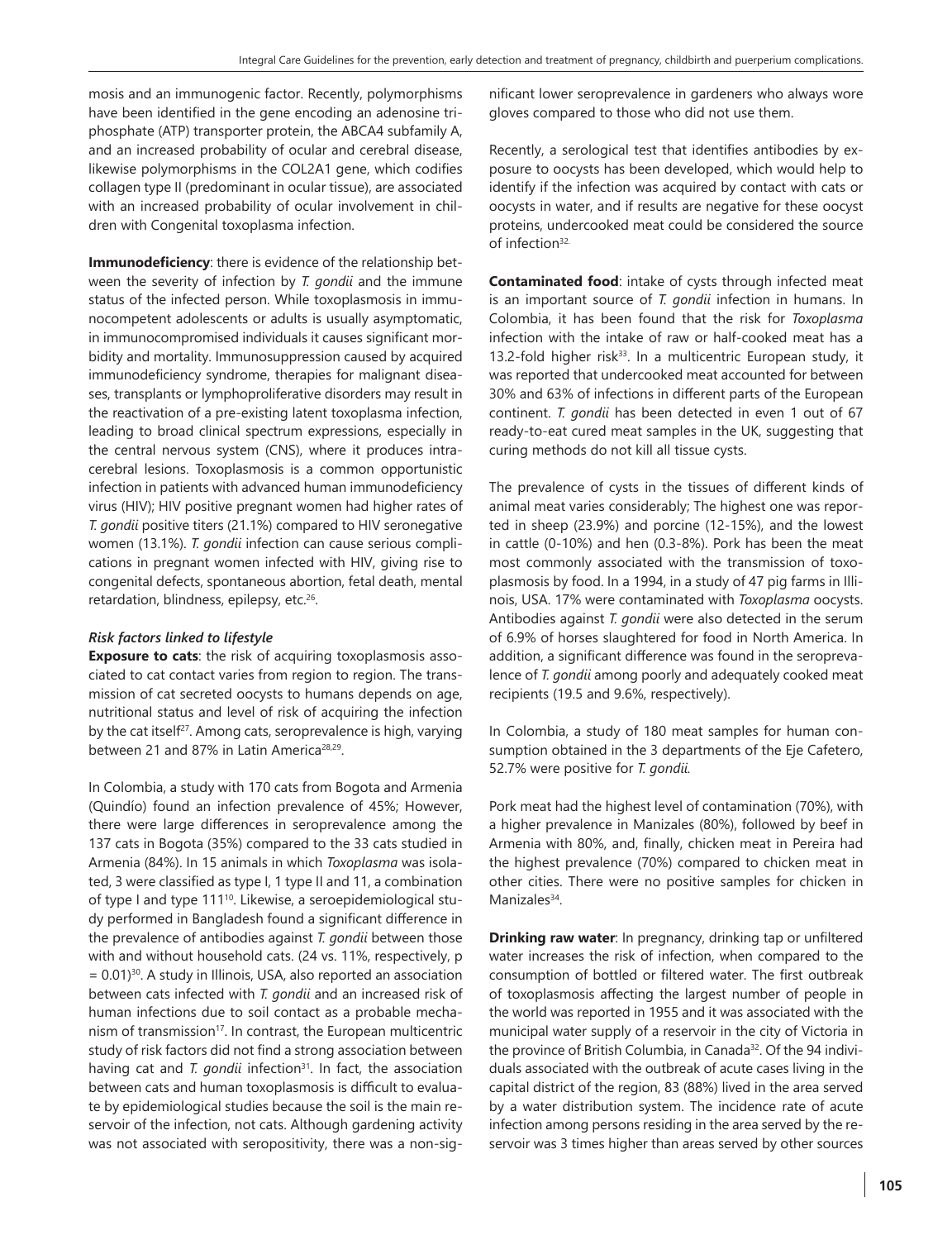(relative risk 3.53, 95% CI, 1.88-6.63), and acute *T. gondii* infection in 3,812 pregnant women was associated with consumption of unboiled municipal water consumption<sup>32</sup>. Drinking beverages made with unboiled water was an important risk factor for *T. gondii* infection in pregnant women in Armenia, Colombia33. Therefore, the consumption of unboiled water a risk factor for Toxoplasma infection, and the consumption of bottled or filtered water reduces the risk<sup>33</sup>. As in the case of *Giardia* or *Cryptosporidium*, chlorination is not sufficient to remove *Toxoplasma* in treated waters, and filtration is required to reduce transmission. A study done in France found that 1 in 6 samples of water had *Toxoplasma* deoxyribonucleic acid content, and there was a proposal for the detection of the messenger of ribonucleic acid in water using polymerase chain reaction (PCR) with reverse transcriptase assay to monitor drinkable water sources and to be able to prevent contamination from the parasite in the population<sup>35</sup>.

# **What are the recommendations for primary prevention of** *Toxoplasma* **infection during pregnancy?**

Primary prevention strategies such as health education arise as elements of vital importance to avoid *Toxoplasma* infection; Its success depends on the modification of habits and lifestyles that are permeated by strong cultural components.

#### *Summary and description of the body of evidence*

A cohort study involving 27,827 pregnant women portrayed the experience in an obstetrics clinic during 1979-2001 in the prevention of *Toxoplasma* infection<sup>36</sup>. In phase 1 (1979-1982), no specific advice was given, while in phase 2 (1983-1990), women received a list of written instructions on primary prevention plus a full explanation by an attending physician. In the third phase (1991-2001), women received a leaflet with further explanation of congenital toxoplasmosis and a verbal repetition of recommendations during prenatal classes in the middle of the gestational period. There was a sustained decrease in seroconversion rates over the three periods, from 1.43, 0.53 to 0.09%. A reduction of 63% in the incidence of seroconversion between phase 1 and 2 and of 92% between the first and third phases was calculated. (Level of evidence 2-)

A study including several successive cross-sectional studies included 8,267 patients in 4 obstetrical rooms in Poland. During the 1991-1997 interval, researchers, using questionnaires administered by trained interviewers, measured the knowledge and serological status of 4,311 women, between 1991-1992. Later, between 1995-1996, knowledge during pregnancy and postpartum was evaluated in 1,246 women as well as the serological status, knowledge and behavior in 2,710 women in 1997. The prevalence of *Toxoplasma* antibodies dropped during the 1991 period -1992 to 1997, going from 58.9 to 44.0%. Knowledge considered as "good" increased from 24.3 to 45.3%. Among women analyzed after childbirth, the knowledge about prevention measures increased from 45.5 to 80.3%. However, the lack of knowledge did not predict "unhealthy" behavior, and about half of the women who thought they had insufficient knowledge adopted correct behaviors. Among the 2,710 women surveyed in 1997, 60% had heard of toxoplasmosis on TV or women's magazines, compared with less than the 40% through radio, newspapers and providers of health services. (Level of Evidence 3). A controlled clinical study was conducted for 432 pregnant women from an urban and rural health agency in Ontario, Canada38.In some prenatal education classes, a 10-minute module based on the knowledge of toxoplasmosis, the effect of the disease on the fetus and the prevention strategies were randomly provided. Preventive measures focused on cat hygiene, food hygiene and personal hygiene. In the control group, toxoplasmosis was not specifically mentioned unless the patient was asked about the disease. Pre- and postclass questionnaires were conducted with respect to demographic information, knowledge, and specific behaviors. The sample was determined retrospectively among the women who completed both questionnaires. Of the 432 women who answered the previous questionnaire, only 285 (66%) answered the questionnaire after the classes. The response time varied between 5 weeks and 5 months. A scale was developed that scored in favor of preventive behaviors. At the end of the study, women in the intervention group had a better score than those in the control group regarding cat hygiene (p <0.05). There is also an improvement in the cooking behavior of more kinds of meat. The high loss of patients and the absence of an outcome based on Toxoplasma infection limits the usefulness of this study. (Level of Evidence 2+)

An unpublished ECC included 5,023 pregnant women part of a prenatal care clinics group in 7 departments in the Lyon, France area<sup>39</sup>. The effects of providing a 20-page booklet with 4 pages mainly aimed at modes of transmission and prevention measures coupled with an audio recording covering the most frequently asked questions during pregnancy, specially toxoplasmosis related questions were assessed. At the beginning of the study, no significant differences were found between the 2 arms of the study regarding levels of knowledge or behavior nor significant differences between the 2 groups in demographic or social aspects were found. In the 2 adjusted regression models, no significant association was found between group assignment and follow-up behaviors. Consumption of cooked beef "always" versus "less than always" was marginally associated with the study arm (OR 1.21, p 0.08). Handwashing "always" after contact with soil, raw meat or unwashed vegetables also showed no association with intervention (OR 1.01, 95% CI 0.8-1.2). However, other variables such as baseline knowledge of the behaviors related to toxoplasmosis (OR 1.2, 95% CI 1.0-1.4), smoking (OR 1.3, 95% CI 1, 0-1,6) and alcohol consumption (OR 1.2, 95% CI 1.0-1.5) were associated with behavioral changes. Only 0.43% of the pregnant women presented seroconversion for toxoplasmosis: 13 / 2,591 (5 / 1,000) in the experimental group and 4 / 1,358 (3 /1,000) in the control group (p= 0.35). (Level of Evidence 1-).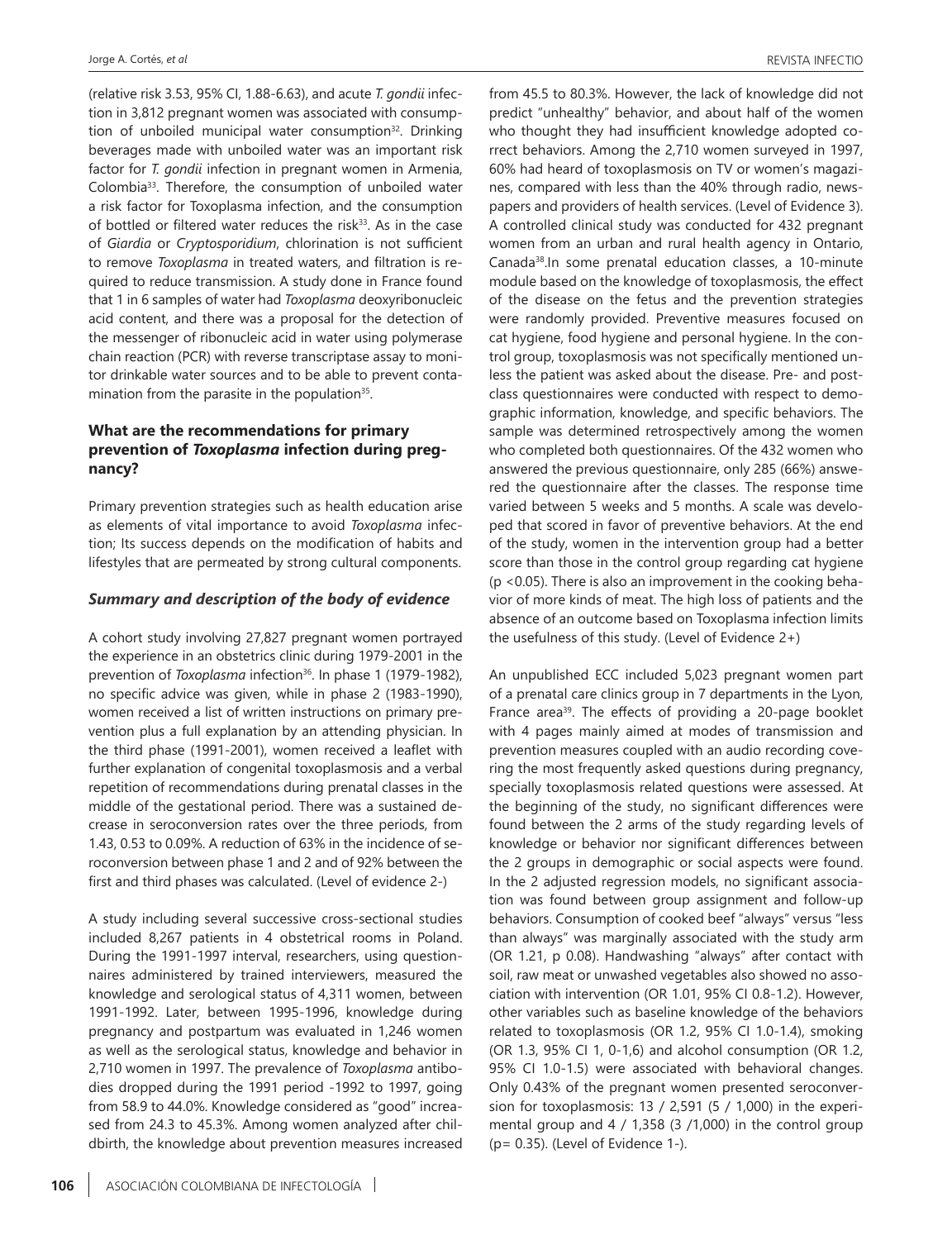#### *Interpretation and discussion of evidence*

Evidence assessment on the effectiveness of education during pregnancy for the prevention of toxoplasmosis presents weaknesses, given the methodological problems found in the studies. Although the Canadian and French studies were clinical trials with randomized interventions and control groups, there are serious limitations on the conclusions due to the losses in the follow-up and the outcomes used. The highest quality study on educational strategies in France found no significant changes in risk behavior despite detailed and continuous information<sup>39</sup>. Only one study allows to provide information in brochures that include simple and precise measurements.

The GDG considered that toxoplasmosis prevention recommendations should include topics such as personal hygiene (hand washing), hygiene in food processing (cleaning of surfaces, proper washing of vegetables), in the preparation of meat and Its adequate cooking, as well as the use of filtered or boiled water, per the risk factors identified for *Toxoplasma* infection. It should be emphasized that chlorination is insufficient for the elimination of oocysts.

#### *Clinical recommendation*

**B** As part of prenatal control, it is advisable to make recommendations to the patients regarding: the consumption of well-cooked meats, consumption of safe water and hygienic food handling, hand washing after gardening, manipulation of animals (Cats), to prevent *Toxoplasma* infection

# **What is the recommended follow-up for a seronegative pregnant woman? How should she be monitored?**

The seronegative woman for *Toxoplasma* is the primary goal of pregnancy screening programs. These pregnant women are susceptible to infection, and are the ones who must have a serological follow-up to detect if the infection has been acquired. In Europe, there are programs that include monthly monitoring (France), quarterly (Austria) or no monitoring (Denmark), and it is necessary to establish if these programs are applicable to the Colombian context.

# *Summary and description of the body of evidence*

A systematic review of cohort studies of 1,438 mothers and children diagnosed during prenatal and neonatal screening programs evaluated the effect of treatment on vertical transmission and clinical manifestations of toxoplasmosis before the age of 1 5 . Analyzes were adjusted per gestational age at the time of maternal seroconversion and other variables such as geographic latitude. A reduction in transmission was found related to the time elapsed between seroconversion

and initiation of treatment: If treatment was started within the first 3 weeks of seroconversion, the risk was estimated at OR 0.48 (95% CI 0.28 -0.80); Risk ratio increasing to 0.6 (95% CI 0.4-1.0) if treatment was started at week 4 or between week 5 and 8 (OR 0.6, 95% CI 0.36-1, 0). As for the effect on the reduction of symptoms in the child, the publication only included the results of the analysis were presented in 550 European live infected infants, not including the American cohorts, and no evidence was found that the prenatal treatment reduced the risk of Clinical manifestations (OR 1.11, 95% CI 0.61-2.02). The non-inclusion of the American cohorts was since in Colombia and Brazil, tomography was used for the diagnosis of brain lesions, while ultrasound was used in Europe. (Level of evidence  $2 + +$ )

Analysis of the unpublished results of the Systematic Review on Congenital Toxoplasmosis included 691 children, including the American cohorts excluded in the previously presented analysis<sup>40</sup>. There was a decrease in the risk of congenital infection related to the time of initiation of treatment: the estimated risk for the presentation of clinical signs in the newborn with prenatal treatment was 0.4 (95% CI 95 -0.9) with spiramycin initiated 4 weeks after seroconversion; A risk of 0.6 (95% CI 0.4-0.99) if it was initiated after 4 weeks of seroconversion, was also considered. (Level of evidence  $2 + +$ ) An ECC for 276 patients evidenced that most immunoglobulin M (IgM) tests by ELISA and ISAGA obtained sensitivities over 98% for the detection of seroconversions, in comparison to any other test<sup>41</sup>. (Level of evidence 1 b)

# *Interpretation and discussion of evidence*

The analysis and direct comparison of the results of the European screening programs were not able to conclude which is the best strategy, given the geographic heterogeneity for the risk of infection<sup>42</sup>. Clustered data from systematic reviews of observational cohorts across continents shows that the benefit of prenatal treatment to reduce transmission is only obtained if treated prior to seroconversion week 4; After this period of infection, there is uncertainty as to whether there is any benefit to the treatment. For this reason, seronegative follow-ups in seronegative with more than four weeks' intervals between tests would not allow cases to be detected early enough to obtain a significant treatment effect. Regarding the test of choice for such follow-up, the ELISA or SAGA test for anti-*Toxoplasma* IgM detection allows detection of infection 15 days after the infection is acquired and in this case, it is recommended as first line test. It is necessary to highlight that there must be a quality control of the tests to guarantee seroconversion detection.

#### *Clinical recommendation*

**B** It is recommended to screen seronegative women monthly with an IgM test for *Toxoplasma.*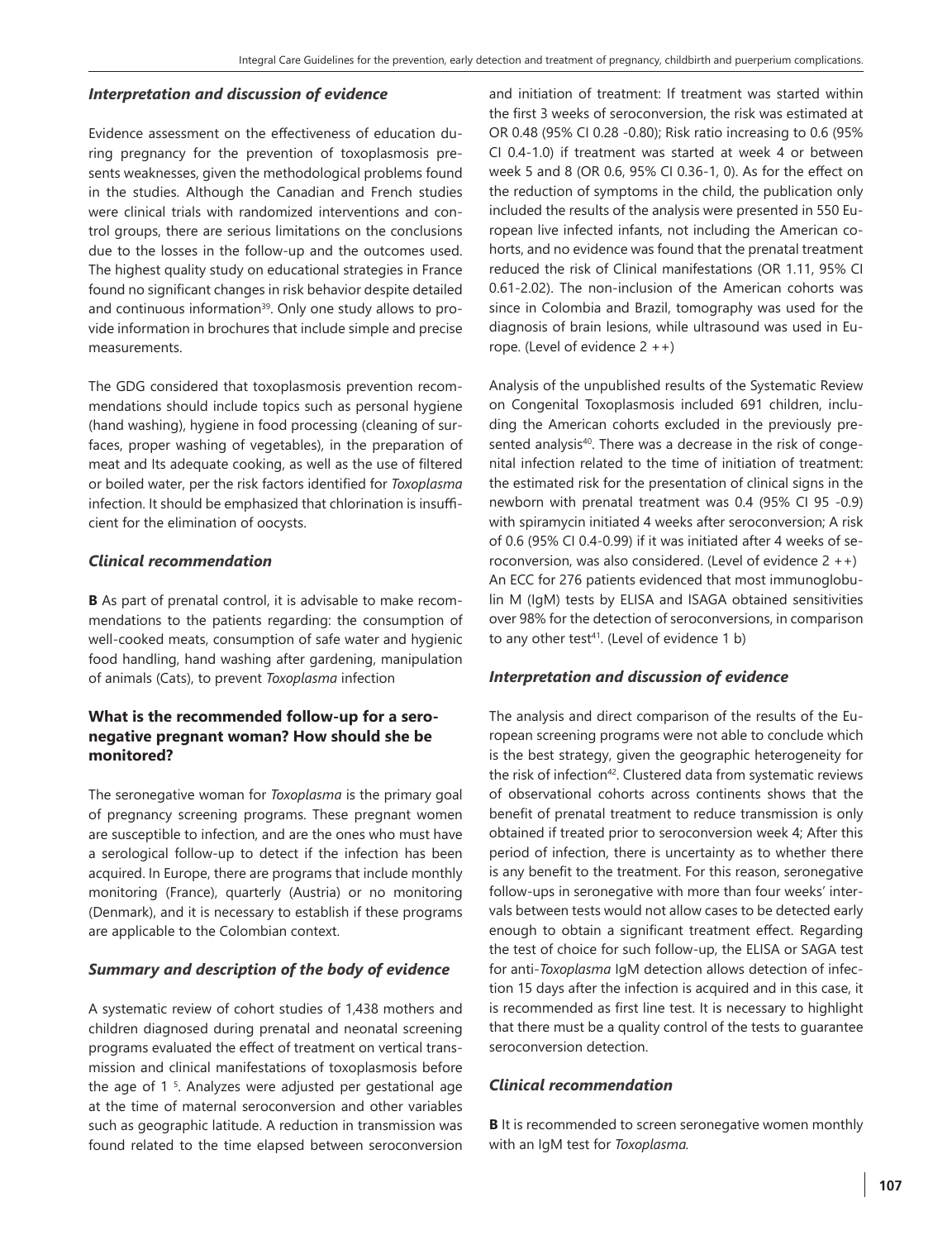# **Which are the** *Toxoplasma* **antibody tests that should be ordered first?**

There are numerous tests for the diagnosis of toxoplasmosis during pregnancy; the common goal is to differentiate if the is infection acquired during pregnancy or before pregnancy. Antibodies detection as markers of recent infection can be performed with tests based on specific IgM detection methods such as immunofluorescence (IF), immunoassay, chemiluminescence, Western blot (WB) or immunoagglutinon. Unlike what happens in other diseases, IgM, although a marker of acute disease, can remain positive for several months, making difficult the differentiation between acute and old infection. Strategies can also be used to distinguish a chronic infection from an acute infection by measuring the avidity of immunoglobulin G (IgG), the presence of specific antibody isotypes such as IgM, immunoglobulin A (IgA), immunoglobulin E (IgE), or Differential agglutination (AC / HS). Thus, it is necessary to make recommendations for practice that allows to select the most appropriate strategy for the detection of infection acquired during pregnancy. (Fig. 1)

#### *Summary and description of the body of evidence*

#### *Identification of chronic toxoplasmosis*

A systematic review of 11 studies of diagnostic tests found that the sensitivity of IgG antibodies in pregnant women with a history of toxoplasmosis was extremely high. Of these studies, 6 that included 3096 patients included information that allowed to correctly identify the diagnosis and the characteristics of the population. The sensitivity of the tests for detecting IgG is greater than 95%, with a specificity greater than 94% 43.

IgGs against *Toxoplasma* usually appear after the fourth week post infection, and persist for a lifetime. It is observed that its usefulness for the identification of an old infection can be greater before pregnancy or early in the gestation. It is considered that IgG negative women are susceptible to acute infection. (Level of Evidence 1a)

#### *Accuracy of the tests used for the diagnosis of acute toxoplasmosis in pregnant women*

In a multicentric study<sup>41</sup>, 276 patients 'serum (pregnant and non-pregnant women) in which acute toxoplasmosis, with less than 3 months' difference, 3 to 12 months' difference



IgG, IgM, IgA refers to specific immunoglobulins against *Toxoplasma gondii*. WB: Western Blot. Figure 1. Medical care flowchart for the diagnosis and treatment of toxoplasmosis during pregnancy.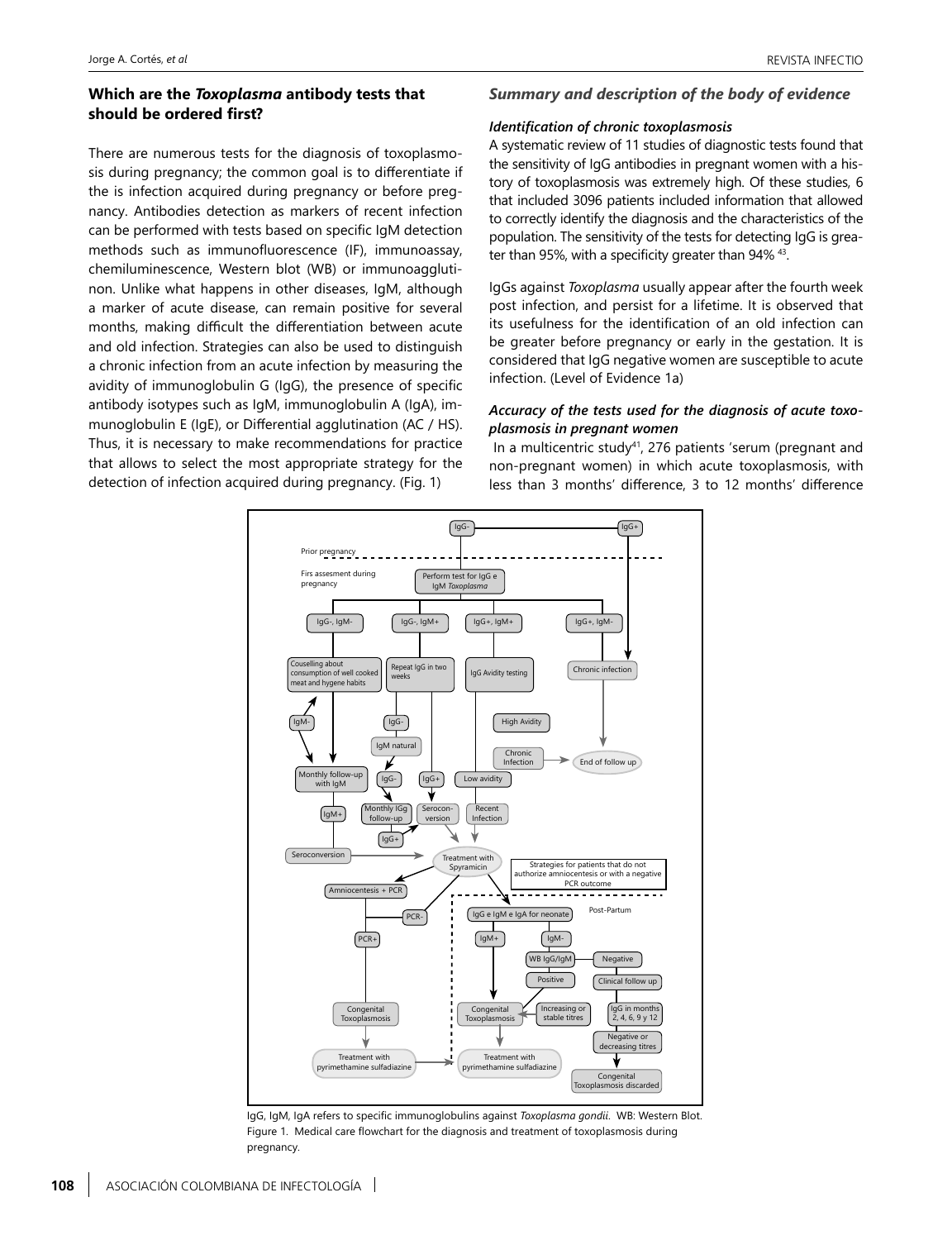and more than 12 months' difference was diagnosed. Diagnostic results were evaluated in a single serum sample with tests for specific anti-*Toxoplasma* IgM, IgA, IgG, and IgE antibodies and different combinations of anti-body assays. The reference test was a seroconversion of specific IgG or the Sabin-Feldman staining test. 195 combinations were assessed (IgM first line assays, IgM, IgA other AC / HS or IgG avidity second line). All ELISA, IgM and ISAGA assays except one showed> 98% sensitivities. The sensitivity of IgA was lower, with a significant variation (50-90%). IgE had a very low sensitivity (54%). The specificity of IgM and IgA to detect an infection acquired in the past was> 92%, except for 2 IgA ELISA assays. IgM and IgA tests were used to discriminate acute infection from convalescence with a specificity of 40%. No test combination of any kind could discriminate acute infections that occurred 3-12 months prior. Excellent diagnostic outcomes were achieved with the sequential use of highly sensitive IgM assays combined with methods that examined IgG avidity with specificities around 96%, while sensitivity was maintained around 96%, considering a period of recent infection < 16 weeks. IgA or IgE assays were less suitable than IgM for acute infection. (Level of evidence lb)

# *Interpretation and discussion of evidence*

The selected studies coincide in showing that the choice test for diagnosis during pregnancy is a combination of tests (performed under the principle of ELISA, chemiluminescence or fluorometry or ISAGA) for IgM together with IgG tests in a first stage of diagnosis. Anti-*Toxoplasma* IgG and IgM anti-*Toxoplasma* negative IgG tests at the onset of gestation indicate a chronic (prior or former) infection and discard the risk of infection during pregnancy for the pregnant woman.

A negative IgG test with a positive IgM test requires a new sample to differentiate between seroconversion or natural IgM. These patients should have a second IgG test. A second positive IgG test is evidence of recent seroconversion. Patients with negative IgG (and, therefore, with natural IgM) should have monthly follow-up with IgG. The IgM test should not be repeated because this result is not expected to change.

A positive IgM test with positive IgM requires acute phase confirmation with avidity tests for anti-*Toxoplasma* IgG. This combination of tests must be performed before week 16, period in which the test combination performance is higher. The IgA ISAGA test can be recommended to support the diagnosis when the pregnant woman is tested after week 16 and a result of high avidity cannot rule out infections during the onset of gestation (**Note**: some persons do not develop IgA because possess a genetic deficiency to produce this immunoglobulin, for this reason an IgA negative test does no discard a recent toxoplasmosis). An IgG test against positive *Toxoplasma* before pregnancy or in a previous pregnancy precludes the possibility of infection during pregnancy in the mother.

# *Clinical recommendation*

- A. In cases where the infection status is unknown, it is recommended to perform IgG and IgM tests on pregnant woman during their first prenatal control to determine the presence of Toxoplasma infection.
- B. It is recommended that women with positive IgG and IgM be tested for avidity to confirm the antigenicity of the infection if the pregnancy is less than 16 weeks, and IgA if greater than 16 weeks.
- C. It is recommended that women with negative IgG and IgM be followed monthly following the criteria established by this guideline.
	- It is recommended that women with IgG negative and IgM positive repeat the test for IgG in 2 weeks to document acute seroconversion or presence of natural IgM.
	- I It is recommended that a woman who considers becoming pregnant be tested for *Toxoplasma* IgG test to identify her prior infection status with the parasite.

# **What are the recommended confirmatory tests for toxoplasmosis?**

When seroconversion or results of recent *Toxoplasma* infection tests (low avidity IgG, IgM and IgA both positive) are found in pregnant women, it is necessary to know if the fetal infection is already present. This transmission varies per gestational age at the time of infection, and it is necessary to underline that there are asymptomatic infections that do not present echographic alterations. Until recently, experts advised amniocentesis to change the mother's treatment, from spiramycin to pyrimethamine- sulfadiazine. However, several observational studies have failed to demonstrate that treatment with pyrimethamine- sulfadiazine is better than only with spiramycin.

# *Summary and description of the body of evidence*

*Specific Immunoglobulin M in fetal blood or amniotic fluid °* A cohort of evaluation of diagnostic tests with 134 pregnant women found that the IgM test obtained a sensitivity of 47% and a specificity of 95% for the detection of fetal infection, the lowest operational characteristics reported in the literature44. (Level of Evidence Ib)

A study evaluating diagnostic tests that included 127 pregnant women found that the test sensitivity in amniotic fluid and fetal blood was 88.2% (15/17) and 87.5% (14/16), respectively. Specificities were estimated between 86.3 and 100% 44-46. (Level of evidence Ib)

Another study evaluating diagnostic tests that included 127 French women (1985-1993) who acquired the infection during pregnancy and received prenatal diagnosis found that the sensitivity of the tests for amniotic fluid and fetal blood was 88, 2% (15/17) and 87.5% (14/16), respectively. The specificities ranged from 86.3 to 100%. The results support the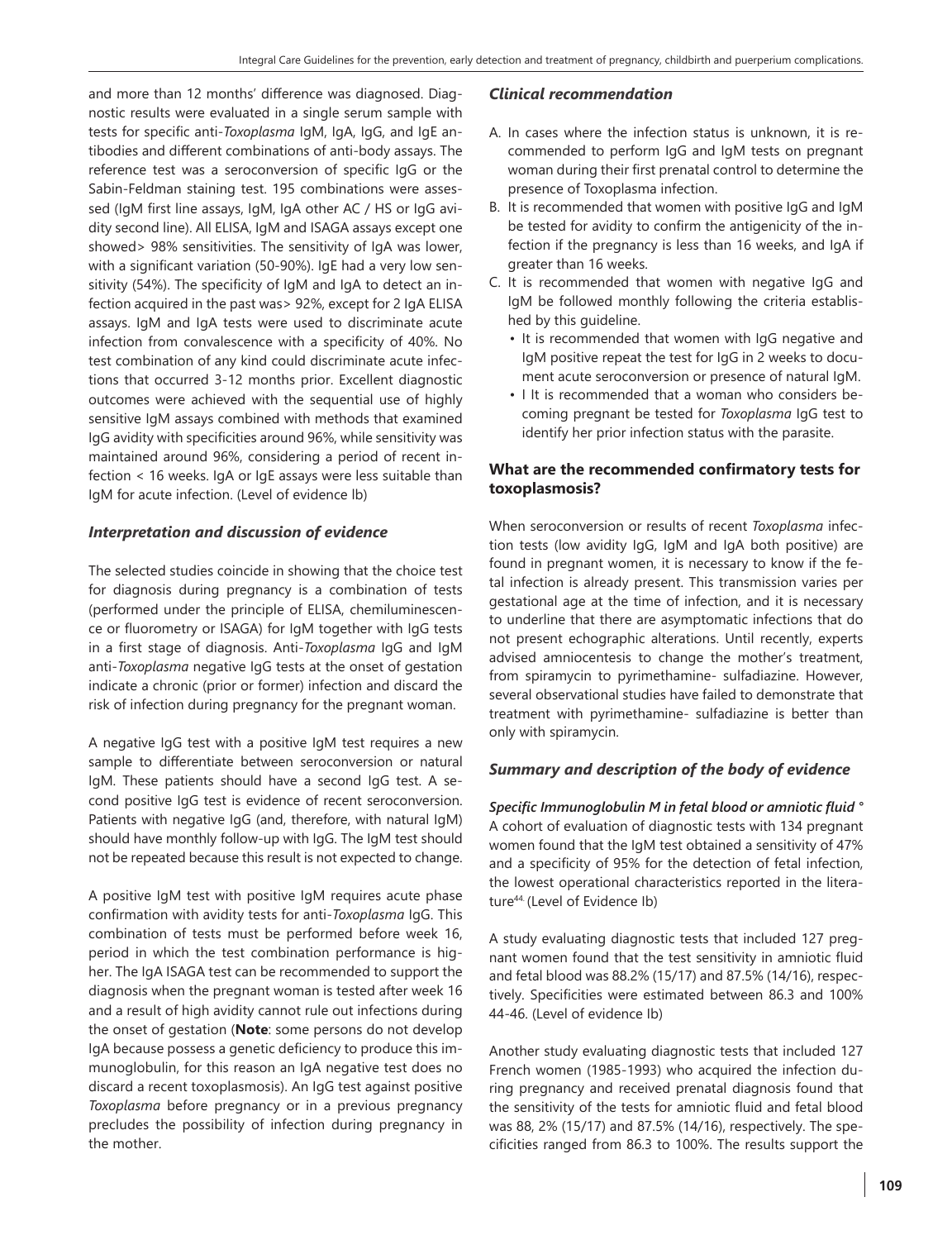discarding of cordocentesis with regards to amniocentesis (Level of Evidence II)

*Isolation of Toxoplasma gondii in fetal blood or amniotic fluid* A study evaluating diagnostic tests in 134 pregnant women found that the sensitivity of *T. gondii* isolation by inoculation in mice in the fetal blood ranged from 31 to 73%. (Level of evidence Ib)

A study of diagnostic tests with 280 serum in which *T. gondii* was isolated by means of inoculation of mice in the amniotic fluid, found that sensitivity was estimated in 52% <sup>47</sup>. (Level of Evidence Ib)

#### *PCR*

A prospective multicentric study of diagnostic tests in 270 cases, 75 of them with confirmed infection, found that the sensitivity of CRP was 64% <sup>48</sup>. (Level of Evidence Ib).

In the diagnostic tests studies that included 593 cases, it was found that the sensitivity of the PCR oscillated between 69 and 71%, and the specificity was between 96 and 99%. The PCR sensitivity seemed to increase with the age of the seroconversion, but was not influenced by maternal treatment<sup>49</sup>(Level of Evidence Ib)

In a study evaluating diagnostic tests with 110 cases, it was estimated that the PCR sensitivity oscillated between 70% to 97%, while the specificity ranged from 93% to 100%. By combining the PCR diagnosis with *T. gondii* isolation in the amniotic fluid by mouse inoculation, the sensitivity increased to 91 and 94%, and the specificity to 97 and 99% <sup>47.</sup> (Level of Evidence II)

#### *Interpretation and discussion of evidence*

The sensitivity of *Toxoplasma* deoxyribonucleic acid amplification tests by PCR in the amniotic fluid to determine fetal infection, ranges from 67 to 80% (conventional PCR), with specificities close to 100%. Cordocentesis is excluded because it is risky and offers low sensitivity for diagnosis. From a practical point of view, amniocentesis may be unnecessary in the third trimester, considering the high rates of transmission of the infection to the fetus (> 66%).

GDG does not recommend amniocentesis before week 18. Like any invasive procedure, performing an amniocentesis should be accompanied by an assessment of the balance between risks (preterm delivery, bleeding, etc.) and benefits. The decision of the woman should be recorded in the clinical history, and the signature of informed consent is recommended.

#### *Clinical recommendation*

**B**. It is suggested to offer amniocentesis as an alternative the diagnosis of fetal infection through and PCR in the second trimester of gestation; The final decision must be agreed and recorded in the clinical history. A negative result does not rule out congenital infection

- **B.** The use of cordocentesis as a confirmatory test for toxoplasmosis infection **is not** recommended
- It is recommended to carry out rigorous quality controls in the centers that perform different diagnostic tests based on amniotic fluid for *Toxoplasma* infection.

# **Is the use of ultrasound recommended to determine the severity of fetal involvement with positive tests for** *Toxoplasma* **infection?**

Fetal infection by *Toxoplasma* may or may not be detected in an ultrasound. The detection of morphological alterations suggests the presence of brain lesions that could be compatible with *Toxoplasma* infection and severe CNS involvement.

#### *Summary and description of the body of evidence*

A systematic review that included 7 studies with 25,036 women found that the quality of fetal anomaly detection with the use of ultrasound depends on the system of organs compromised, with higher detection rates for the CNS and not for skeletal and cardiac anomalies<sup>80</sup>. (Level of Evidence Ib)

A study of diagnostic tests that included 162 children with follow-up for 15 to 71 months found that 27 of them had confirmed congenital toxoplasmosis and no echographic lesions, and reported a normal neurological development duringfollow-up61. (Level of Evidence Ib)

A study of diagnostic tests with 286 cases<sup>52</sup> found that combined prenatal tests (serology, amniocentesis, echography) allowed the diagnosis of 77% of cases of congenital toxoplasmosis. (Level of Evidence II)

#### *Interpretation and discussion of evidence*

Ultrasound monitoring allows the detection of CNS disorders. The absence of echographic alterations is correlated with a lower probability of post-natal neurological impairment. The absence of cerebral changes in the ultrasound does not discard an ocular involvement.

#### *Clinical recommendation*

The follow up of the pregnant woman with fetal morphology ultrasound is recommended to define the severity and involvement of the fetus in the presence of positive tests for *Toxoplasma* infection.

It is recommended that follow-up ultrasound for these patients be performed by specialized staff trained in identifying fetal morphological alterations*.*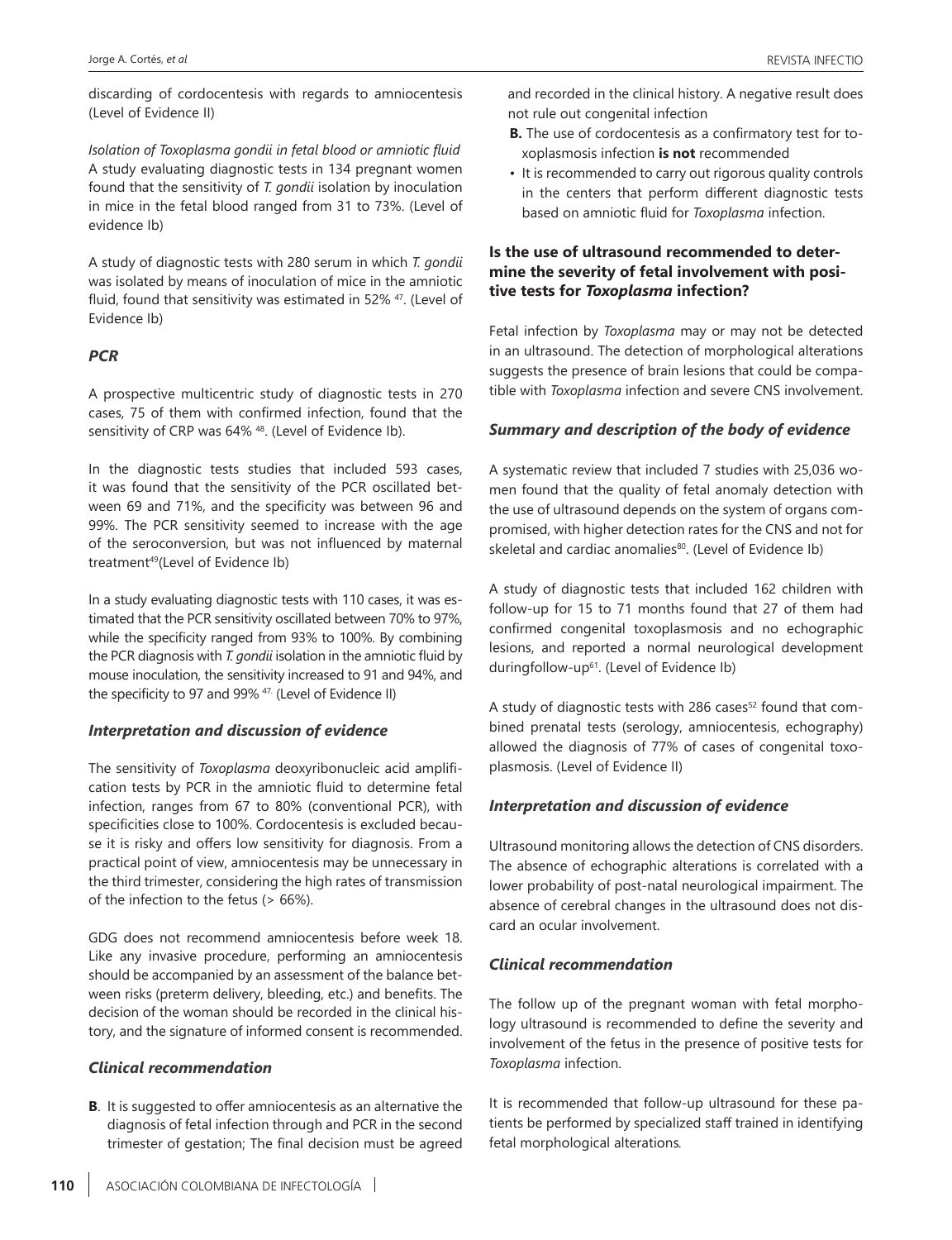# **What is the recommended secondary prevention scheme (prevention of fetal transmission) for women diagnosed with pregnancy acquired infection?**

The purpose of infection detection programs during pregnancy is to detect and treat cases, as well as to reduce the transmission of infection and severe damage to the fetus and the newborn. For many years, spiramycin has been used as t first line treatment in the programs developed by the Government of France. However, its efficacy was questioned by a systematic review which did not allow the conclude as to whether there was any evidence of its benefit. The European Multicentre Study on Congenital Toxoplasmosis of the European Union encouraged several collaborative studies among several countries to collect evidence to determine whether prenatal treatment of toxoplasmosis was useful. Although the studies are observational, the outcomes have been consistent and allow for recommendations based on the best available evidence.

# *Summary and description of the body of evidence*

A systematic review included 22 European cohorts (550 infants) and 4 cohorts from other countries (141 children) to assess the effect of spiramycin and pyrimethamine- sulfadiazine on the risk of transmission to the child. Treatment with spiramycin (3 g / day until delivery) was found to be effective for prevention of transmission if it occurred within the first 3 weeks after seroconversion (OR 0.48, 95% CI 0, 2-0.8). There was a tendency to benefit from the treatment when performed between 3 and 5 weeks after seroconversion (OR 0.64, 95% CI 0.4-4.0). No beneficial effect was found if the treatment was administered between 5 to 8 weeks after seroconversion or after 8 weeks of seroconversion, an adjusted OR of 0.42 (95% CI 0.2-0.9) was estimated for risk of clinical symptoms in the child if prenatal treatment with spiramycin (3 g day until birth) was administered within the first 4 weeks after seroconversion, and an adjusted OR of 0.64 (95% CI 0.4- 0.99) if it occurred after this time. In the European cohorts, this protective effect was less marked (OR 0.68, 95% CI 0.3- 1.5 with treatments prior to 5 weeks of seroconversion, and OR 0.87, 95% CI 0, 4-1,8 after 5 weeks of seroconversion). With respect to drugs or protocols other than spiramycin, in Austria, for example, an initial protocol with pyrimethaminesulfadiazine is used for the onset of treatment. No differences were found between protection with spiramycin or pyrimethamine sulphadiazine5 . (Level of evidence 2 ++)

An observational study involving 293 patients evaluated prenatal versus spiramycin treatment in women with seroconversion or infants with congenital toxoplasmosis infection. Pyrimethamine vs. No treatment<sup>6</sup>. The therapy reduced severe neurological sequelae (OR 0.23, 95% CI 0.07-0.70), but no differences were observed between Spiramycin and Pyrimethamine- Sulfadiazine (OR 0.77, 95% CI 0.204-2.849). (Level of evidence  $2 + +$ )

# *Interpretation and discussion of evidence*

In the identified evidence, there were no controlled clinical trials found on the efficacy of different therapeutic options for transmission of *Toxoplasma* infection to the fetus; However, observational studies are consistent in demonstrating a benefit of prenatal treatment with spiramycin, which has not been shown to be superior to the pyrimethamine-sulfadiazine regimen. Treatment should be initiated early after the diagnosis of acute toxoplasmosis, ideally, within 4 weeks of seroconversion. No studies were found to evaluate other antibiotics other than those analyzed in the systemic review for prenatal treatment of toxoplasmosis.

# *Clinical recommendation*

- **B.** Pharmacological treatment with spiramycin (3 g / day for the rest of the pregnancy) is recommended for infection confirmed by Toxoplasma in the pregnant woman.
	- In the case of confirmation of fetal transmission of toxoplasmosis (PCR tests or ultrasounds suggesting neurological involvement), it is recommended to change to pyrimethamine plus sulfadiazine plus folinic acid

# **What tests are recommended to establish the diagnosis of congenital infection in the newborn?**

The newborn of a mother with infection during pregnancy requires a diagnostic evaluation to confirm or rule out congenital infection. As the infection, may be asynchronous and the clinical signs are nonspecific, serological tests should be used to differentiate between maternal or prophylactic antibodies. Likewise, the role of the detection tests of deoxyribonucleic acid of the parasite in the diagnosis of the newborn should be reviewed.

# *Summary and description of the body of evidence*

# *Serological tests immunoglobulin M*

A study of diagnostic tests in 105 patients, estimated the specificity of IgM in cord blood sample to be 78%. The IgM ISAGA test had the highest sensitivity estimates, varying from 54 to 73%. Increased sensitivity was found with the IF sequence, ELISA and then ISAGA53. (Level of Evidence II)

A study of diagnostic tests with 126 cases found that the sensitivity of the IgM test in umbilical cord blood at birth oscillated between 28% with ELISA and 91% with SAGA. Beyond birth, a lower specificity of IgM was reported (96%). The lowest sensitivity was found in the IF tests, ranging from 10 to 27% 54. (Level of Evidence II)

Two studies, one of diagnostic tests with 593 cases and another one of diagnostic tests with retrospective evaluation in 294 pregnant women, found a positive association between IgM sensitivity and the age of the mother in seroconversion. There was no association between the test results and the mother's treatment<sup>49,55</sup>. (Level of evidence lb)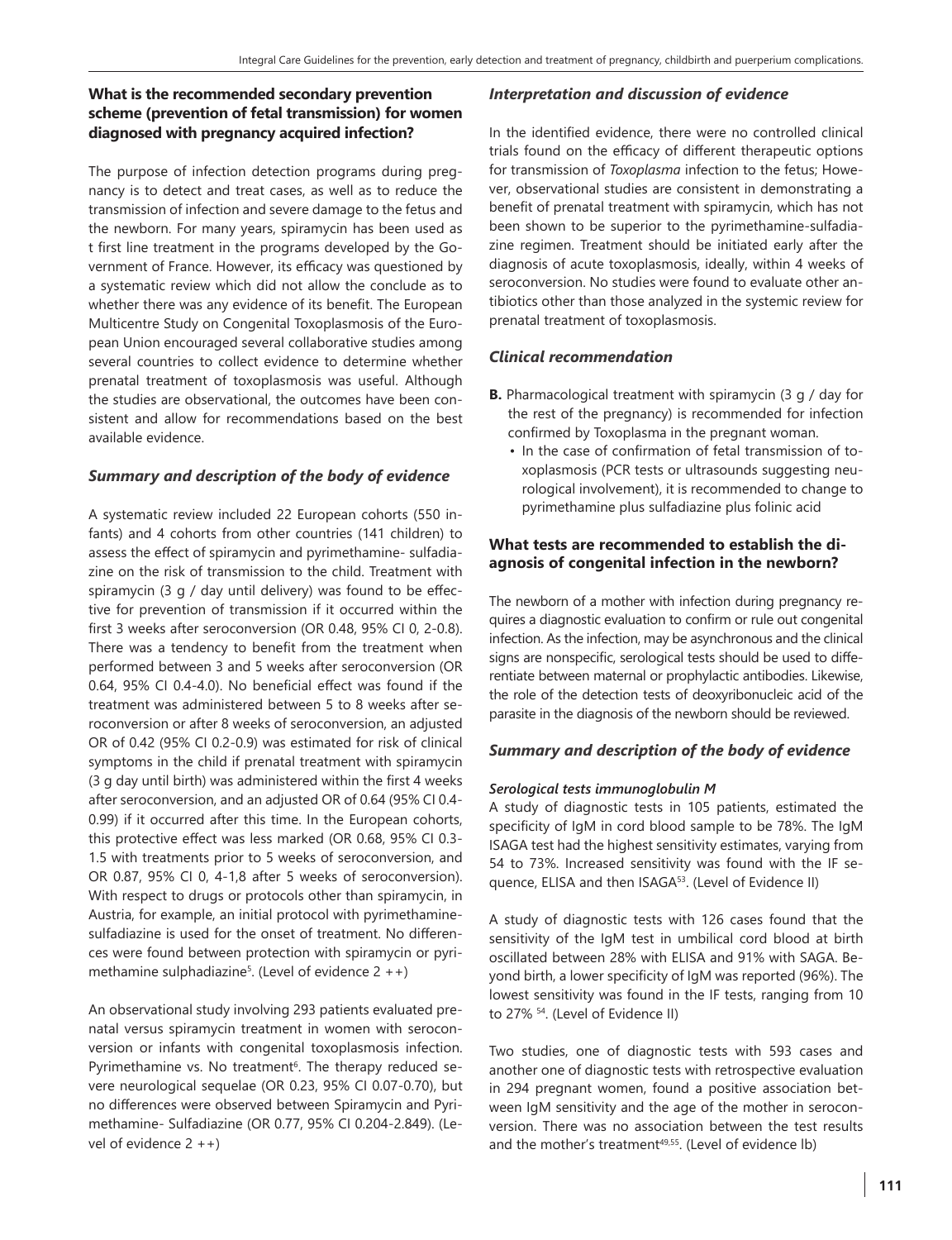*Immunoglobulin A + immunoglobulin M serologic tests* A retrospective evaluation of diagnostic tests including 294 children of mothers with seroconversion found that IgM in umbilical cord blood was positive in 80% of cases when pregnant women were not treated, and 35% when receiving treatment  $(P = 0.01)$ , while cord IgA was positive in 78 and 61% cases, respectively (P =  $0.45$ ) 47,53,55-57. (Level of evidence 1 b) A study of diagnostic tests involving 14 laboratories of the European Community biomedical program evaluated immunological methods for the postnatal diagnosis of congenital toxoplasmosis. 55 newborns with persistent *anti-Toxoplasma* IgG and 50 infants without *anti-Toxoplasma* IgG in the first year of life were analyzed. The ISAGA test had a specificity below 90%, while the ELIFA test was 100%; The sensitivity for these 2 tests was 64.2 and 56.7%, respectively. When the results were combined for IgM and IgA with standardized methods and for IgG and IgM with comparative immunological profiles methods (CIP), the sensitivity increased but the specificity remained like the combination of IgA-IgM<sup>58</sup>. (Level of evidence 1 b).

A study of diagnostic tests in 894 patients comparing IgM and IgA found that both tests were more specific in neonatal blood (IgM: 98%; IgA: 100%) than umbilical cord results (IgM: 85%, IgA: 88 %). The sensitivity for IgM and IgA in neonatal blood was 61 and 60%, respectively) and in umbilical cord blood (67 and 54%, respectively). The combination of IgM and IgA resulted in an overall sensitivity increase of 73% and specificity of 98% 47,5355-57. (Level of evidence 1 b)

A study evaluating diagnostic tests comparing WB against serology in 175 children, 36 infected and 139 non-infected, estimated a sensitivity of 85% in the third month of life of this test. Likewise, when combined with serology, the sensitivity of WB increased to 94%, with specificity of 100% (95% CI 98.7-100) 47,53,55-57. (Level of Evidence 1b)

# *Western blot*

In a study evaluating diagnostic tests, 48 infants were included: 27 with confirmed diagnosis of congenital toxoplasmosis and 21 with suspicion and no manifestation of congenital infection. The relationship between immunoblot diagnosis and other methods was evaluated, finding that the sensitivity, specificity and positive predictive values in immunoblot for IgG were 92.6, 89.1, and 92.4%, respectively<sup>69</sup>. (Level of evidence 1 b)

A study of diagnostic tests in 3-month-old patients evaluated a cohort of 165 pregnant women in their relationship to prenatal care. The study found a sensitivity with WB of 85% 60. (Level of Evidence 1b)

A study of screening diagnostic tests in Colombia with 200 patients evaluated the WB test for the diagnosis of congenital toxoplasmosis with a new criterion determined by band densitometry or immunodensitometry which diagnosed 91% of the cases compared to not using it with 72%. This method made possible to compare if in the child's serum there were antibodies with a different specificity to those from mother so that it was possible to differentiate the antibodies passively transmitted by the mother and those produced by the child, eliminating the problem posed by IgG61 measurement. (Level of Evidence II)

#### *PCR*

A diagnostic test study with 94 patients evaluated the role of PCR in placental tissue for the diagnosis of congenital toxoplasmosis, finding sensitivity of 61% and specificity of 92% 62. When the isolation of *T. gondii* in placental tissue was investigated by mouse inoculation and cell culture for cell culture, sensitivity was 30%, and specificity ranged from 98% to 100%. (Level of evidence 1 b)

#### *Interpretation and discussion of evidence*

The use of the IgM + IgA combination for postnatal diagnosis was reported in 7 studies demonstrating consistent improvements in sensitivity across all studies. The sensitivity of the combination of IgA + IgM at birth varied from 55 to 89%. After birth, it varied from 63 to 94%. Although there is good evidence that the use of anti-*Toxoplasma* IgM and IgA tests have adequate sensitivity and specificity for the detection of congenital toxoplasmosis, the seronegativity of these tests does not rule out the diagnosis of congenital toxoplasmosis. GDG considered that both tests should be used simultaneously. In case of negative results in both tests, the WB test can increase sensitivity. Another way to identify patients with congenital toxoplasmosis is to monitor IgG titers. In uninfected children, maternal IgG titers should disappear between 6 and 10 months of age, indicating transplacental passage, while ascending titers are indicative of congenital infection.

#### *Clinical recommendation*

- **A.** The simultaneous measurement of IgG, IgM and IgA anti-*Toxoplasma* is recommended for diagnosis of congenital infection in the newborn.
- **A.** When IgA and IgM anti-*Toxoplasma* are negative in serum, use of Western blot is recommended.
	- For IgG positive and negative results in the 3 tests (IgM, IgA and Western blot), the decision to defer postnatal treatment should be cautiously made after complete clinical, radiologic, and laboratory evaluation (head ultrasonography may be used). Monthly follow up of the newborn for 6 months is recommended, and then every 3 months up to the first year with IgG to discard congenital infection.

# **What is the recommended medicine for newborns diagnosed with Congenital infection?**

When a newborn has a confirmed diagnosis of congenital toxoplasmosis it requires specific treatment for one year. The aim of the treatment in symptomatic cases is to reduce ocular and neurological sequelae and mortality. In the asympto-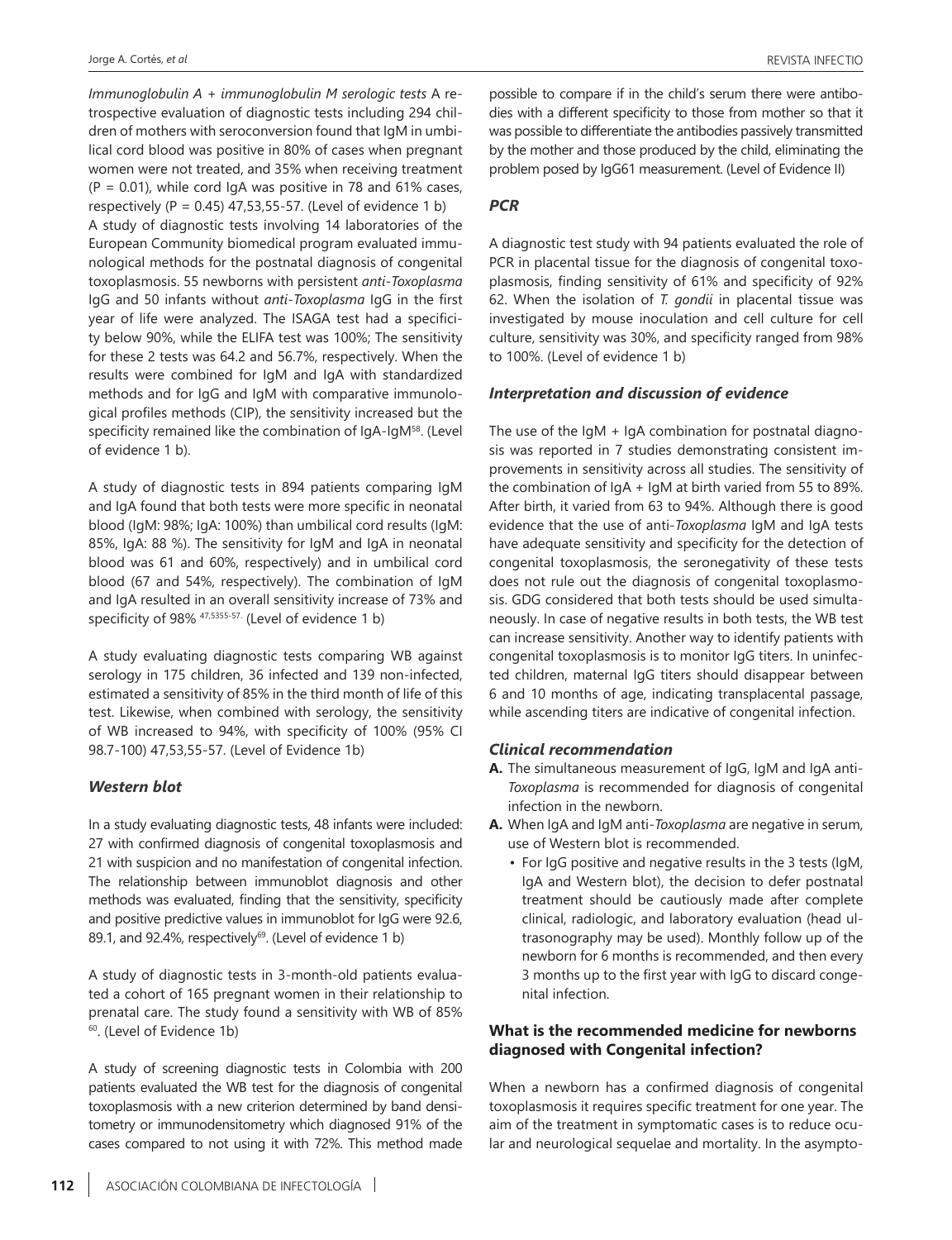matic children, the aim is to prevent the appearance of retinochoroiditis lesions or the development of hydrocephalus. According to studies of children without treatment (natural history of the disease), the risk varies per the geographical area. In European and North American series<sup>4</sup>, more than 82% of untreated children suffered from retinal damage in adolescence, and in children with neurological symptoms at birth, 85% had delayed psychomotor development, 81% seizures, 70% Motor impairment, 60% loss of vision, 33% hydrocephalus or microcephaly, and 14% hearing loss at 4 years of age. In some South American cohorts, eye injuries appear more rapidly, for example, in southern Brazil, in the first months of life, 80% of newborns already suffer from retinochoroiditis lesions, 50% of which were active<sup>63</sup>.

# *Summary and description of the body of evidence*

A multicentric study included 120 children with congenital toxoplasmosis treated for one year with pyrimethamine sulfadiazine (pyrimethamine 2 mg / kg on the first day and then continued with 1 mg / kg / day [not to exceed 15 mg / day] until one year + sulfadiazine: 100 mg / kg / day distributed in 2 doses, until completing one year) and evaluated if there were differences in cognitive, neurological and ocular outcomes compared to 120 historical controls. It was found that most of the treated children had normal cognitive performance at the one year follow-up. 72% of children with major neurological impairment had normal cognitive scores and no auditory involvement<sup>4</sup>. (Level of Evidence 3)

In relation with the use of transfontanelar ultrasound in the first evaluation of the newborn to identify the presence of intracerebral calcifications, a study of diagnostic tests that included 44 patients, it was found that both methods (ultrasound and cerebral tomography) had very good diagnostic agreement  $(K > 0.8)$ <sup>64</sup>. (Level of evidence lb)

# *Interpretation and discussion of evidence*

There is no evidence to support the recommendation based on randomized controlled trials. GDG together with the group of experts concluded that all symptomatic and asymptomatic children with paraclinical or clinical criteria compatible with toxoplasmosis, as well as all those with confirmation of fetal infection during pregnancy, regardless of if their mother received treatment, should be treated with a pyrimethamine sulfadiazine/ folic acid protocol for one year. Complete clinical, radiologic, and laboratory evaluation should be done at birth even for asymptomatic infants (head ultrasonography may be used). In asymptomatic children with negative IgM and IgA and western blot at first examinations, the decision to defer postnatal treatment should be cautiously made and follow-up should be performed to confirm or rule out *T. gondii* infection and proceed accordingly. Pyrimethamine is administered: 1 mg/ kg every 12 hours on the first 2 days, followed by 1 mg/kg per day for 1 year, and sulfadiazine at doses of 50 mg/kg every 12 h and folic acid (10 mg 3 times/

week) up to 1 week after suspension of pyrimethamine. Several studies have presented other combinations of pyrimethamine-sulfadoxine, besides the one included in the summary of the evidence<sup>65-68</sup>, thus:

- Pyrimethamine + sulfadoxine tablets (1 tablet =  $500 \text{ mg}$ ) sulfadoxine and 25 mg pyrimethamine). It is administered dissolved and based on the dose of sulfadoxine 25 mg/kg every 8 days. A loading dose of 50 mg/kg of sulfadoxine is administered on the first day, and then 25 mg/ kg in weekly single doses up to the first year of life along with 7.5 mg/ day (a half-tablet of 15 mg) of folinic acid. There is a controversy over the use of this combination, given the risk of adverse effects and doubts about the therapeutic levels during administration at weekly intervals.
- Clindamycin 1 mg/kg /day orally plus clindamycin 30 mg/ kg/ day intramuscularly divided into 3 doses during the acute phase and then administered orally at 20 mg/kg/ day divided into 3 doses (clindamycin suspension 75 mg = 5 Ml) as a maintenance dosage until the first year of life.

# *Clinical recommendations*

- All symptomatic and asymptomatic congenitally infected children should be treated for *Toxoplasma* infection with pyrimethamine plus sulfadiazine (1 mg kg / day once daily plus 100 mg / kg / day, twice daily for one year) plus Folic acid.
- In case of adverse effects and / or limitations to the firstchoice treatment, and per physician´s criteria clindamycin, sulfadoxine or azithromycin may be used as an alternative along with pyrimethamine and folinic acid,

# **Conflict of interests**

The scientific research work, as well as the preparation of the recommendations included in this document, was carried out independently by GDG in the National University of Colombia. All the members of GDG, as well as the people who have participated both providing the expert collaboration and the external revision, made a disclosure a conflict of interests prior to their participation.

# **Updating the guideline**

The recommendations of this guide should be updated five years after it has been issued or before or in case of new evidence modifies the recommendations noted here in a significant manner.

# **Acknowledgement of participating institutions**

The Colombian Association of Infectology participated in the methodological construction, outlining and socialization of the guideline. The following institutions participated in the socialization meetings of the ICG for Pregnancy, Childbirth and Puerperium: Colombian Federation of Associations of Obstetrics and Gynecology, Colombian Society of Anesthe-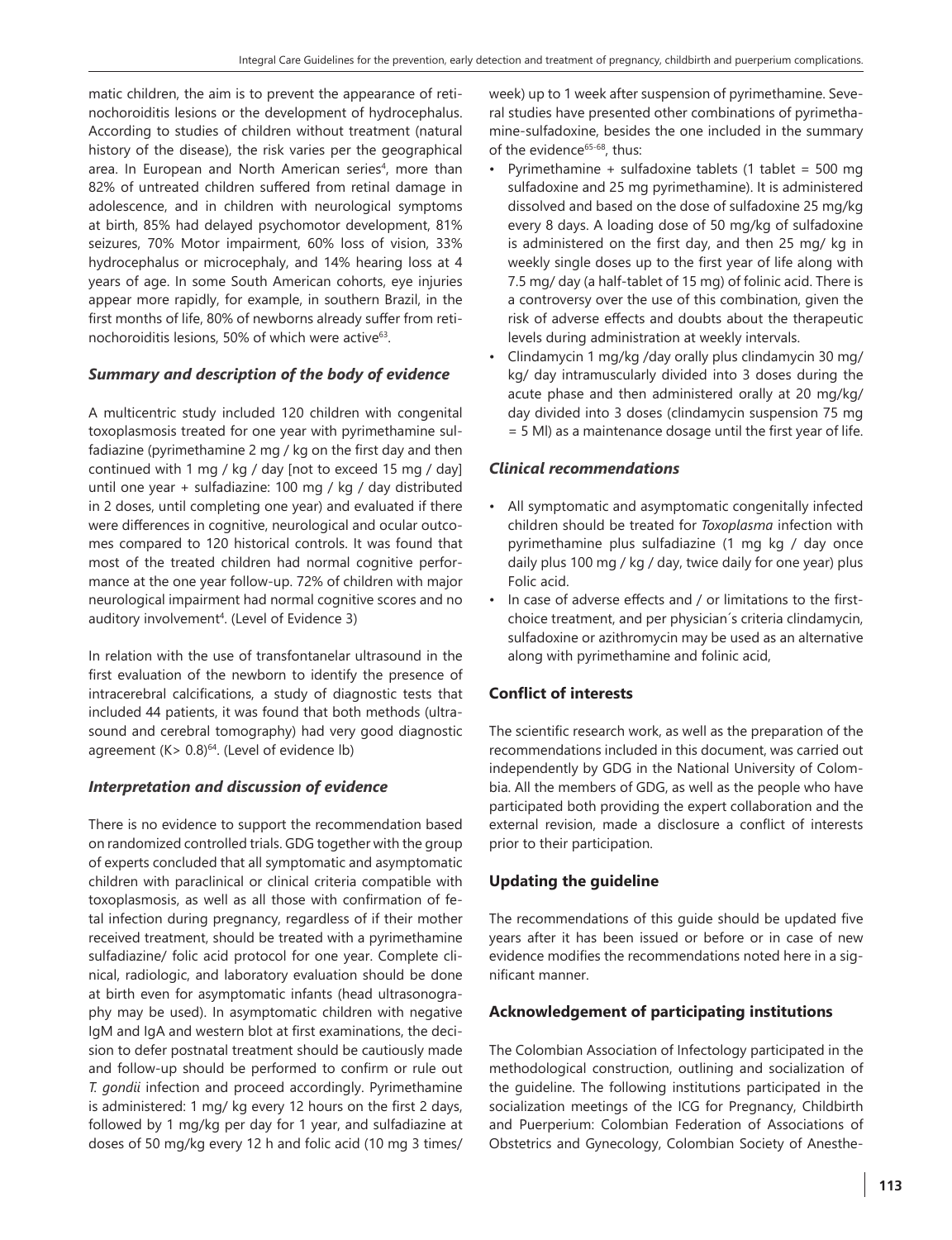siology and Reanimation, Colombian Association of Faculties of Medicine, Colombian Association of Nursing Faculties, Colombian Association of Comprehensive Medicine Companies, National Academy of Medicine, Colombian Medical Association, Colombian Association of Hospitals and Clinics, National Institute of Health, CAFAM IPS, Imbanaco Medical Center, Clinica de Occidente, Women's Clinic, Clinica del Norte, Los Farallones Maternal and Child Clinic, Clinica del Rosario, Clinica del Prado, Cardioinfantil Foundation, LiLi Valley Foundation, Santa Fe Foundation of Bogota, Military Hospital, San Jose Hospital, Simon Bolivar Hospital, University of Health Sciences Foundation, Antioquia University, Quindio University, Libre University, Surcolombiana University

#### **Bibliography**

- 1. Gomez-Marin J. Toxoplasma. Capitulo 27. En: Diaz FJ, Estrada S, Franco L, Jaramillo JM, Maestre A, Ospina S, et al, eds. Microbiologia de las Infecciones Humanas. Medellin: Corporaci6n para las Investigaciones Biologicas; 2007. p. 384-99.
- 2. McLeod R, Kieffer F, Sautter M, Hosten T, PeRoux H. Why prevent, diagnose and treat congenital toxoplasmosis? Mem Inst Oswaldo Cruz. 2009;104:320-44.
- 3. Phan L, Kasza K, Jalbrzikowski J, Noble AG, Latkany P, Kuo A, et al; Toxoplasmosis Study Group. Longitudinal study of new eye lesions in treated congenital toxoplasmosis. Ophthalmology. 2008; 115: 553-559.e8.
- 4. McLeod R, Boyer K, Karrison T, Kasza K, Swisher C, Roizen N, et al; Toxoplasmosis Study Group. Outcome of treatment for congenital toxoplasmosis, 1981-2004: the National Collaborative Chicago-Based, Congenital Toxoplasmosis Study. Clin Infect Dis. 2006;42:1383-94.
- 5. SYROCOT (Systematic Review on Congenital Toxoplasmosis) study group, Thiebaut R, Leproust S, Chene G, Gilbert R. Effectiveness of prenatal treatment for congenital toxoplasmosis: a meta-analysis of individual patients' data. Lancet. 2007;369:115-22.
- Cortina-Borja M, Tan HK, Walton M, Paul M, Prusa A, Buffolano W, et al; European Multicentre Study on Congenital Toxoplasmosis (EMSCOT). Prenatal treatment for serious neurological sequelae of congenital toxoplasmosis: an observational prospective cohort study. PLoS Med. 2010;7. pii: e1000351.
- 7. Gilbert RE, Freeman K, Lago EG, Bahia-Oliveira LM, Tan HK, Walton M, et al; European Multicentre Study on Congenital Toxoplasmosis (EMSCOT). Ocular sequelae of congenital toxoplasmosis in Brazil compared with Europe. PLoS Negl Trop Dis. 2008;2:e277.
- 8. Gomez-Marin JE. Toxoplasma strain nomenclature. J Infect Dis. 2009;200:1012; respuesta del autor 1012-3.
- 9. GalLego C, Saavedra-Matiz C, Gomez-Marin JE. Direct genotyping of animal and human isolates of *Toxoplasma gondii* from Colombia (South America). Acta Trop. 2006;97:161-7.
- 10. Dubey JP, Su C, Cortes JA, Sundar N, Gomez-Marin JE, Polo U, et al. Prevalence of *Toxoplasma gondii* in cats from Colombia, South America and genetic characterization of T. gondii isolates. Vet Parasitol. 2006;141:42-7.
- 11. Morisset S, Peyron F, Lobry JR, Garweg J, Ferrandiz J, Musset K, et al. Serotyping of *Toxoplasma gondii:* striking homogeneous pattern between symptomatic and asymptomatic infections within Europe and South America. Microbes Infect. 2008;10:742-7.
- 12. Gomez-Marin JE, Montoya-de-Londolio MT, Castalio-Osorio JC. A maternal screening program for congenital toxoplasmosis in Quindio, Colombia and application of mathematical models to estimate incidences using age-stratified data. Am J Trop Med Hyg. 1997;57:180-6.
- 13. Juliao CA, Moreno GS. Estudio Nacional de Salud: Toxoplasmosis en Colombia. Bogota: Ministerio de Salud Bogota: Imprenta Instituto Nacional de Salud; 1988.
- 14. Gomez-Marin JE, De-la-Torre A, Angel-Muller E, Rubio J, Arenas J, Osorio E, et al. First Colombian multicentric newborn screening for congenital toxoplasmosis. PLoS Negl Trop Dis. 2011;5:e1195.
- 15. Ministerio de la Proteccion Social-COLCIENCIAS-CEIS. Guia Metodologica para la elaboracion de Guias de Atencion Integral en el Sistema General de Seguridad Social en Salud Colombiano. Bogota, Colombia: Ministerio de la Protecci6n Social-COLCIENCIAS-CEIS; 2010. p. 393.
- 16. Fan CK, Su KE, Chung WC, Tsai YJ, Chiol HY, Lin CF, et al. Seroepidemiology of *Toxoplasma gondii* infection among Atayal aborigines and local animals in Nan-ao district, Ilan county and Jen-ai district, Nan-tou county, Taiwan. Kaohsiung J Med Sci. 1998;14:762-9.
- 17. Weigel RM, Dubey JP, Dyer D, Siegel AM. Risk factors for infection with *Toxoplasma gondii* for residents and workers on swine farms in Illinois. Am J Trop Med Hyg. 1999;60:793-8.
- 18. Jeannel D, Niel G, Costagliola D, Danis M, Traore BM, Gentilini M. Epidemiology of toxoplasmosis among pregnant women in the Paris area. Int J Epidemiol. 1988;17:595-602.
- 19. Afonso E, Thulliez P, Gilot-Fromont E. Local meteorological conditions, dynamics of seroconversion to *Toxoplasma gondii* in cats (Felis catus) and oocyst burden in a rural environment. Epidemiol Infect. 2010;138:1105-13.
- 20. Jenum PA, Kapperud G, Stray-Pedersen B, Melby KK, Eskild A. Eng J. Prevalence of *Toxoplasma gondii* specific immunoglobulin G antibodies among pregnant women in Norway. Epidemiol Infect. 1998;120:87-92.
- 21. Chatterton JM, Ho-Yen DO, eds. Human toxoplasmosis. Oxford: Oxford Medical Publications; 1992. p. 144-83.
- 22. Robert-Gangneux F, Gangneux JP, Vu N, JaiHard S, Guiguen C, Amiot L. High level of soluble HLA-G in amniotic fluid is correlated with congenital transmission of *Toxoplasma gondii.* Clin Immunol. 2011;138:129-34.
- 23. Gomez-Marin J. *Toxoplasma gondii,* Brazil. Emerg Infect Dis. 2007;13:512; respuesta del autor 512-3.
- 24. Ljungstrom I, Otte E, Nokes J, Linder E, Forsgren M. Seroepidemiology of *Toxoplasma gondii* among pregnant women in different parts of Sweden. Eur J Epidemiol. 1995;11:149-56.
- 25. Jamieson SE, De Roubaix LA, Cortina-Borja M, Tan HK, Mui EJ, Cordell HJ, et al. Genetic and epigenetic factors at COL2A1 and ABCA4 influence clinical outcome in congenital toxoplasmosis. PLoS One. 2008;3:e2285.
- 26. Simpore J, Savadogo A, Ilboudo D, Nadambega MC, Esposito M, Yara J, et al. *Toxoplasma gondii,* HCV, and HBV seroprevalence and co-infection among HIV-positive and -negative pregnant women in Burkina Faso. J Med Virol. 2006;78:730-3.
- 27. Elmore SA, Jones JL, Conrad PA, Patton S, Lindsay DS, Dubey JP. *Toxoplasma gondii:* epidemiology, feline clinical aspects, and prevention. Trends Parasitol. 2010;26:190-6.
- 28. Alvarado-Esquivel C, Liesenfeld 0, Herrera-Flores RG, Ramirez-Sanchez BE, Gonzalez-Herrera A, Martinez-Garcia SA, et al. Seroprevalence of *Toxoplasma gondii* antibodies in cats from Durango City, Mexico. J Parasitol. 2007;93:1214-6.
- 29. Cavalcante GT, Aguiar DM, Chiebao D, Dubey JP, Ruiz VL, Dias RA, et al. Seroprevalence of *Toxoplasma gondii* antibodies in cats and pigs from rural Western Amazon, Brazil. J Parasitol. 2006;92:863-4.
- 30. Samad MA, Dey BC, Chowdhury NS, Akhtar S, Khan MR. Seroepidemiological studies on *Toxoplasma gondii* infection in man and animals in Bangladesh. Southeast Asian J Trop Med Public Health. 1997;28:339-43.
- 31. Cook AJ, Gilbert RE, Buffolano W, Zufferey J, Petersen E, Jenum PA, et al. Sources of toxoplasma infection in pregnant women: European multicentre case-control study. European Research Network on Congenital Toxoplasmosis. BMJ. 2000;321:142-7.
- 32. Boyer K, Hill D, Mui E, Wroblewski K, Karrison T, Dubey JP, et al; Toxoplasmosis Study Group. Unrecognized ingestion of *Toxoplasma gondii* oocysts leads to congenital toxoplasmosis and causes epidemics in North America. Clin Infect Dis. 2011;53:1081-9.
- 33. Lopez-Castillo CA, Diaz-Ramirez J, Gomez-Marin JE. Risk factors for *Toxoplasma gondii* infection in pregnant women in Armenia, Colombia. Rev Salud Publica (Bogota). 2005;7:180-90. Publicacion electronica 10 Sept 2005. Factores de riesgo en mujeres embarazadas, infectadas por *Toxoplasma gondii* en Armenia- Colombia.
- 34. Lora F AH, Perez JE; Arias LE, Idarraga SE, Mier D, Gomez Marin JE. Deteccion de *Toxoplasma gondii* en cames de consumo humano por la tecnica de Reacci6n en Cadena de la Polimerasa (PCR) en tres ciudades del eje cafetero. Infectio. 2007;11:117-23.
- 35. Villena I, Aubert D, Gomis P, Ferte H, Inglard JC, Denis-Bisiaux H, et al. Evaluation of a strategy for *Toxoplasma gondii* oocyst detection in water. Appl Environ Microbiol. 2004;70:4035-9.
- 36. Breugelmans M, Naessens A, Foulon W. Prevention of toxoplasmosis during pregnancy - An epidemiologic survey over 22 consecutive years. J Perinat Med. 2004;32:211-4.
- 37. Pawlowski ZS, Gromadecka-Sutkiewicz M, Skommer J, Paul M, Rokossowski H, Suchocka E, et al. Impact of health education on knowledge and prevention behavior for congenital toxoplasmosis: the experience in Poznari, Poland. Health Educ Res. 2001;16:493502.
- 38. Carter AO, Gelmon SB, Wells GA, Toepell AP. The effectiveness of a prenatal education programme for the prevention of congenital toxoplasmosis. Epidemiol Infect. 1989;103:539-45.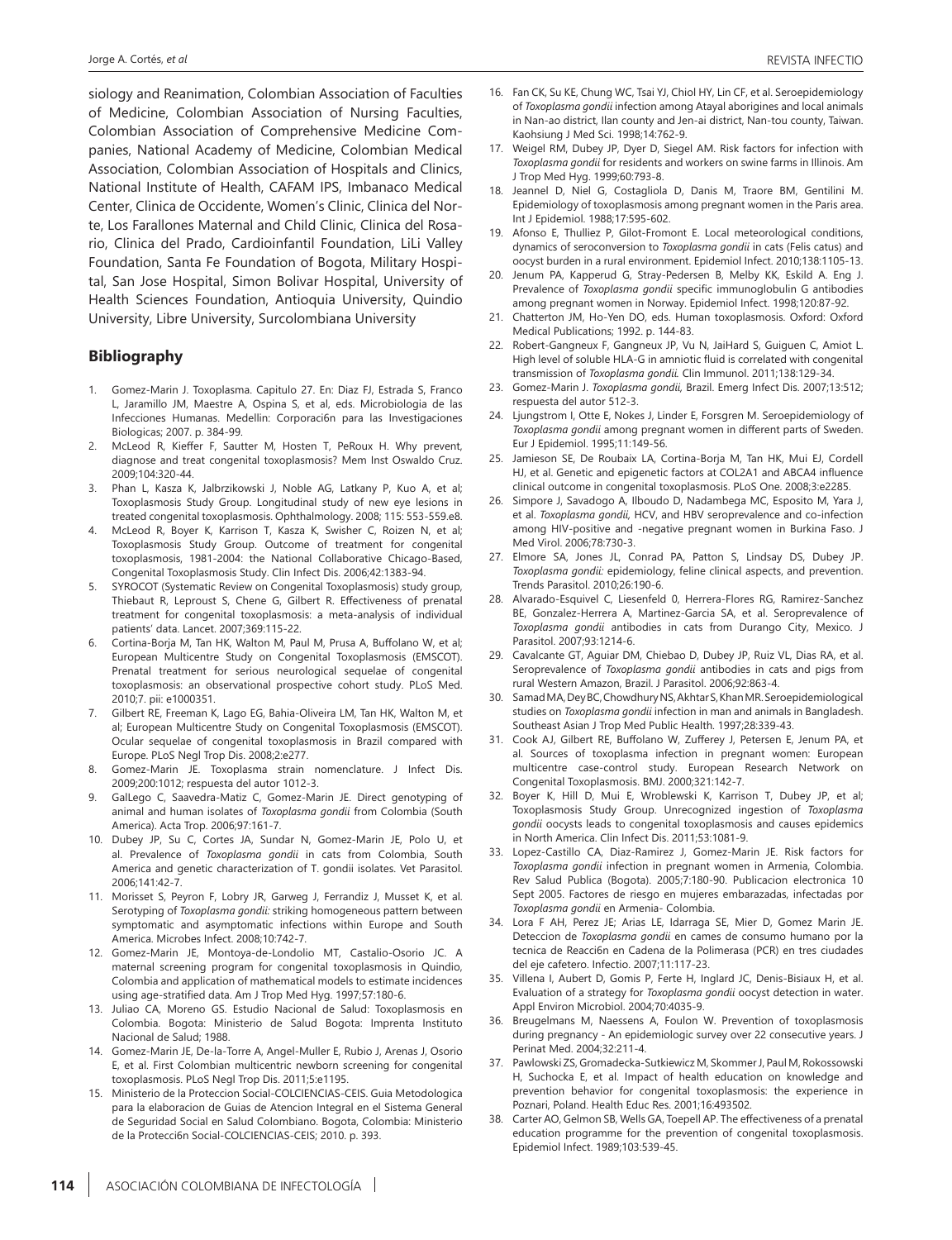- 39. Nguyen Hoang Hanh D. Evolution des connaissances et des comportements au cours d'un programme d'education prenatale pour la prevention primaire de la toxoplasmose congenitale chez les femmes enceintes seronegatives pour la toxoplasmose. Region de Lyon, 1994-95. Burdeos: Universite Victor Segalen Bordeaux; 2004;2:62.
- 40. Thiebaut R, Bricout H, Di Costanzo S<sub>2</sub> Mouillet E, Eurotoxo panel 2 experts. Systematic review of published studies evaluating postnatal treatment effect [Unpublished report]. Bordeaux (France): The Eurotoxo Group; 2005. Disponible en: http://eurotoxo.isped. ubordeaux2. fr/WWW\_P U BL IC / DOC/ PostnataLeffect\_v25082005. pdf. Consultado en Enero 7 de 2013.
- 41. Roberts A, Hedman K, Luyasu V, Zufferey J, Bessieres MH, Blatz RM, et al. Multicenter evaluation of strategies for serodiagnosis of primary infection with *Toxoplasma gondii.* Eur J Clin Microbiol Infect Dis. 2001;20:467-74.
- 42. Gilbert R, Dunn D, Walton M, Hayde M, Prusa A, Lebech M, et al. Ecological comparison of the risks of mother-to-child transmission and clinical manifestations of congenital toxoplasmosis according to prenatal treatment protocol. Epidemiol Infect. 2001;127:113-20.
- 43. Nieto AJ. Evaluacion basada en la evidencia de la medici6n de anticuerpos IgG en la toxoplasmosis matema. Rev U Quindio. 2004;10:23-32.
- 44. Foulon W, Pinon JM, Stray-Pedersen B, Pollak A, Lappalainen M, Decoster A, et al. Prenatal diagnosis of congenital toxoplasmosis: a multicenter evaluation of different diagnostic parameters. Am J Obstet Gynecol. 1999;181:843-7.
- 45. Dupouy-Camet J, Bougnoux ME, Lavareda de Souza S $_2$  Thulliez P, Dommergues M, Mandelbrot L, et al. Comparative value of polymerase chain reaction and conventional biological tests for the prenatal diagnosis of congenital toxoplasmosis. Ann Biol Clin (Paris). 1992;50:315-9.
- 46. Fricker-Hidalgo H, Pelloux H, Muet F, Racinet C, Bost M, GoullierFleuret A, et al. Prenatal diagnosis of congenital toxoplasmosis: comparative value of fetal blood and amniotic fluid using serological techniques and cultures. Prenat Diagn. 1997;17:831-5.
- 47. Robert-Gangneux F, Gavinet MF, Ancelle T, Raymond J, TourteSchaefer C, Dupouy-Camet J. Value of prenatal diagnosis and early postnatal diagnosis of congenital toxoplasmosis: retrospective study of 110 cases. J Clin Microbiol. 1999;37:2893-8.
- 48. Romand S<sub>2</sub> Walton M, Franck J, Thulliez P, Peyron F, Dumon H. Prenatal diagnosis using polymerase chain reaction on amniotic fluid for congenital toxoplasmosis. Obstet Gynecol. 2001;97:296300.
- 49. Thalib L, Gras L, Romand S<sub>2</sub> Prusa A, Bessieres MH, Petersen E, et al. Prediction of congenital toxoplasmosis by polymerase chain reaction analysis of amniotic fluid. BJOG. 2005;112:567-74.
- 50. Bricker L, Garcia J, Henderson J, Mugford M, Nielson J, Roberts T, et al. Ultrasound screening in pregnancy: a systematic review of clinical effectiveness, cost-effectiveness and women's views. Health Technol Assess. 2000;4:i-vi, 1-193.
- 51. Berrebi A, Kobuch WE, Bessieres MH, Bloom MC, Rolland M, Sarramon MF, et al. Termination of pregnancy for maternal toxoplasmosis. Lancet. 1994;344:36-9.
- 52. Pratlong F, Boulot P, Villena I, Issert E, Tamby I, Cazenave J, et al. Antenatal diagnosis of congenital toxoplasmosis: evaluation of the biological parameters in a cohort of 286 patients. Br J Obstet Gynaecol. 1996;103:552-7.
- 53. Pinon JM, Dumon H, Chemla C, Franck J, Petersen E, Lebech M, et al. Strategy for diagnosis of congenital toxoplasmosis: evaluation of methods comparing mothers and newborns and standard methods for postnatal detection of immunoglobulin G, M, and A antibodies. J Clin Microbiol. 2001;39:2267-71.
- 54. Tissot Dupont D, Fricker-Hidalgo H, Brenier-Pinchart MP, Bost-Bru C, Ambroise-Thomas P, Pelloux H. Usefulness of Western blot in serological follow-up of newborns suspected of congenital toxoplasmosis. Eur J Clin Microbiol Infect Dis. 2003;22:122-5.
- 55. Naessens A, Jenum PA, Pollak A, Decoster A, Lappalainen M, Villena I, et al. Diagnosis of congenital toxoplasmosis in the neonatal period: A multicenter evaluation. J Pediatr. 1999;135:714-9.
- 56. Walton M, Dunn D, Slimani D, Girault V, Gay-Andrieu F, Peyron F. Diagnosis of congenital toxoplasmosis at birth: what is the value of testing for IgM and IgA? Eur J Pediatr. 1999;158:645-9.
- 57. Rifling V, Dietz K, Krczal D, Knotek F, Enders G. Evaluation of a commercial IgG/IgM Western blot assay for early postnatal diagnosis of congenital toxoplasmosis. Eur J Clin Microbiol Infect Dis. 2003;22: 174-80.
- 58. Pinon JM, Chemla C, Villena I, Foudrinier F, Aubert D, Puygauthier-Toubas D, et al. Early neonatal diagnosis of congenital toxoplasmosis: value of comparative enzyme-linked immunofiltration assay immunological profiles and *anti-Toxoplasma gondii* immunoglobulin M (IgM) or IgA immunocapture and implications for postnatal therapeutic strategies. J Clin Microbiol. 1996;34:579-83.
- 59. Chumpitazi BF, Boussaid A, Pelloux H, Racinet C, Bost M, GoullierFleuret A. Diagnosis of congenital toxoplasmosis by immunoblotting and relationship with other methods. J Clin Microbiol. 1995;33: 1479-85
- 60. Bessieres MH, Berrebi A, Rolland M, Bloom MC, Rogues C, Cassaing  $S<sub>2</sub>$  et al. Neonatal screening for congenital toxoplasmosis in a cohort of 165 women infected during pregnancy and influence of in utero treatment on the results of neonatal tests. Eur J Obstet Gynecol Reprod Biol. 2001;94:37-45.
- 61. Gallego-Marin C, Henao AC, Gomez-Marin JE. Clinical validation of a western blot assay for congenital toxoplasmosis and newborn screening in a hospital in Armenia (Quindio) Colombia. J Trop Pediatr. 2006;52: 107-12.
- 62. Fricker-Hidalgo H, Brenier-Pinchart MP, Schaal JP, Equy V, BostBru C, Pelloux H. Value of *Toxoplasma gondii* detection in one hundred thirtythree placentas for the diagnosis of congenital toxoplasmosis. Pediatr Infect Dis J. 2007;26:845-6.
- 63. Vasconcelos-Santos DV, Machado Azevedo DO, Campos WR, Orefice F, Queiroz-Andrade GM, Carellos EV, et al; UFMG Congenital Toxoplasmosis Brazilian Group. Congenital toxoplasmosis in southeastern Brazil: results of early ophthalmologic examination of a large cohort of neonates. Ophthalmology. 2009; 116:2199-205.e1.
- 64. Logo EG, Baldisseri M, Hoeffel Filo JR, Santiago D, Jungle R. Agreement between ultrasonography and computed tomography in detecting intracranial calcifications in congenital toxoplasmosis. Clan Radial. 2007; 62:1004-11.
- 65. Fauchard B, Garcia-Merci P, Franck J, Moodier P, Francois P, Gannet S, et al. Long-term ocular outcome in congenital toxoplasmosis: a prospective cohort of treated children. J Infect. 2012; 64:104-9.
- 66. Barresi A, Acauline C, Besieges MH, Lathi ere M, Cassian S, Manville V, et al. Long-term outcome of children with congenital toxoplasmosis. Am J Oster Gynecol. 2010; 203:552. e1-6.
- 67. Courvoisier S, Charita B, Mousier C, Walton M, Debaucher G, Al Kurd M, et al. Population pharmacokinetics of pyrimethamine and sulfadoxine in children treated for congenital toxoplasmosis. Antimicrobe Agents Che mother. 2004; 48:3794-800.
- 68. Trenque T, Simón N, Villena I, Chema C, Quereos C, Xerox B, et al. Population pharmacokinetics of pyrimethamine and sulfadoxine in children with congenital toxoplasmosis. Br J Clan Pharmakon. 2004; 57:735-41.